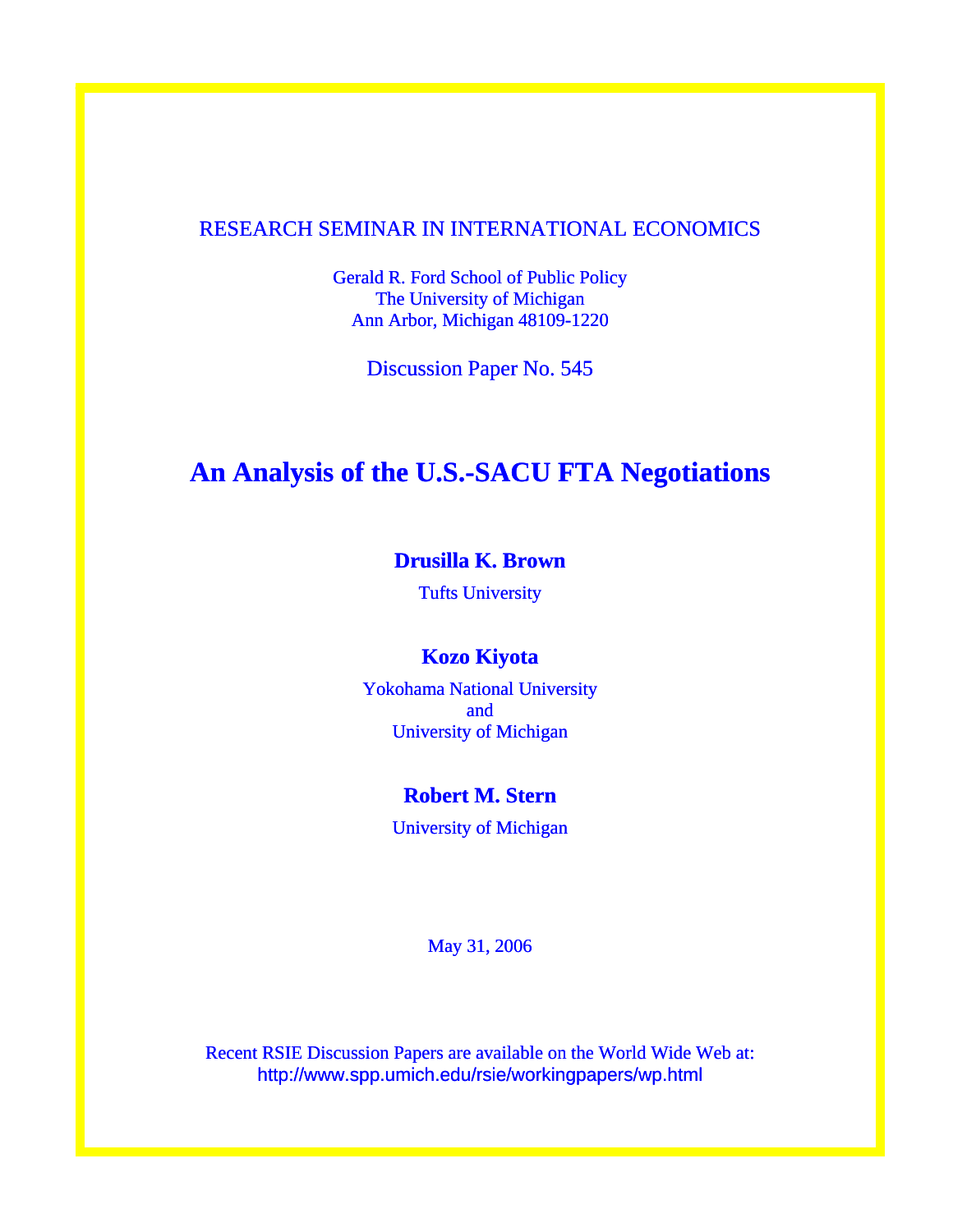#### **AN ANALYSIS OF THE U.S.-SACU FTA NEGOTIATIONS**

# **Drusilla K. Brown, Tufts University Kozo Kiyota, Yokohama National University Robert M. Stern, University of Michigan**

#### **Abstract**

This paper analyzes the potential economic effects of bilateral negotiations for an FTA between the United States and the Southern African Customs Union (SACU). The U.S.-SACU FTA bilateral negotiations were initiated in June 2003. But following a number of official meetings, the negotiations were deadlocked over a series of issues of concern to the SACU. The bilateral FTA negotiations have now been replaced by an effort to negotiate a framework agreement covering trade and investment issues and possibly a bilateral FTA at some future time.

To determine whether a bilateral FTA might be in the SACU members' interests, we use the Michigan Model of World Production and Trade to assess the welfare and other economic effects of a bilateral FTA. For modeling purposes, the focus is on the effects of the bilateral removal of trade barriers, which lend themselves most readily to quantification. The conclusion is that the welfare benefits of a bilateral FTA are rather small in both absolute and relative terms, and that the non-trade and dynamic benefits of the SACU FTA are unlikely to alter these results significantly.

To provide a broader perspective on the potential economic effects of a U.S.-SACU FTA, the model is also used to calculate the effects of unilateral tariff removal and global free trade. It is shown that unilateral free trade would result in much larger increases in economic welfare for the United States and SACU as compared to the FTA bilateral trade liberalization. The effects of global (multilateral) free trade are shown to be greater for the United States and SACU as compared to both the bilateral FTA liberalization and unilateral tariff removal. The results suggest accordingly that the interests of the global trading community, including the United States and SACU, could be better served by unilateral and especially multilateral liberalization rather than a bilateral FTA.

May 31, 2006

Address correspondence to:

Robert M. Stern Department of Economics University of Michigan Ann Arbor, MI 48109-1220

Tel. 734-764-2373 Fax 734-763-9181 E-mail rmstern@umich.edu

Keywords: Free Trade Agreements, Unilateral Liberalization, Multilateral Liberalization

JEL: F10; F13; F15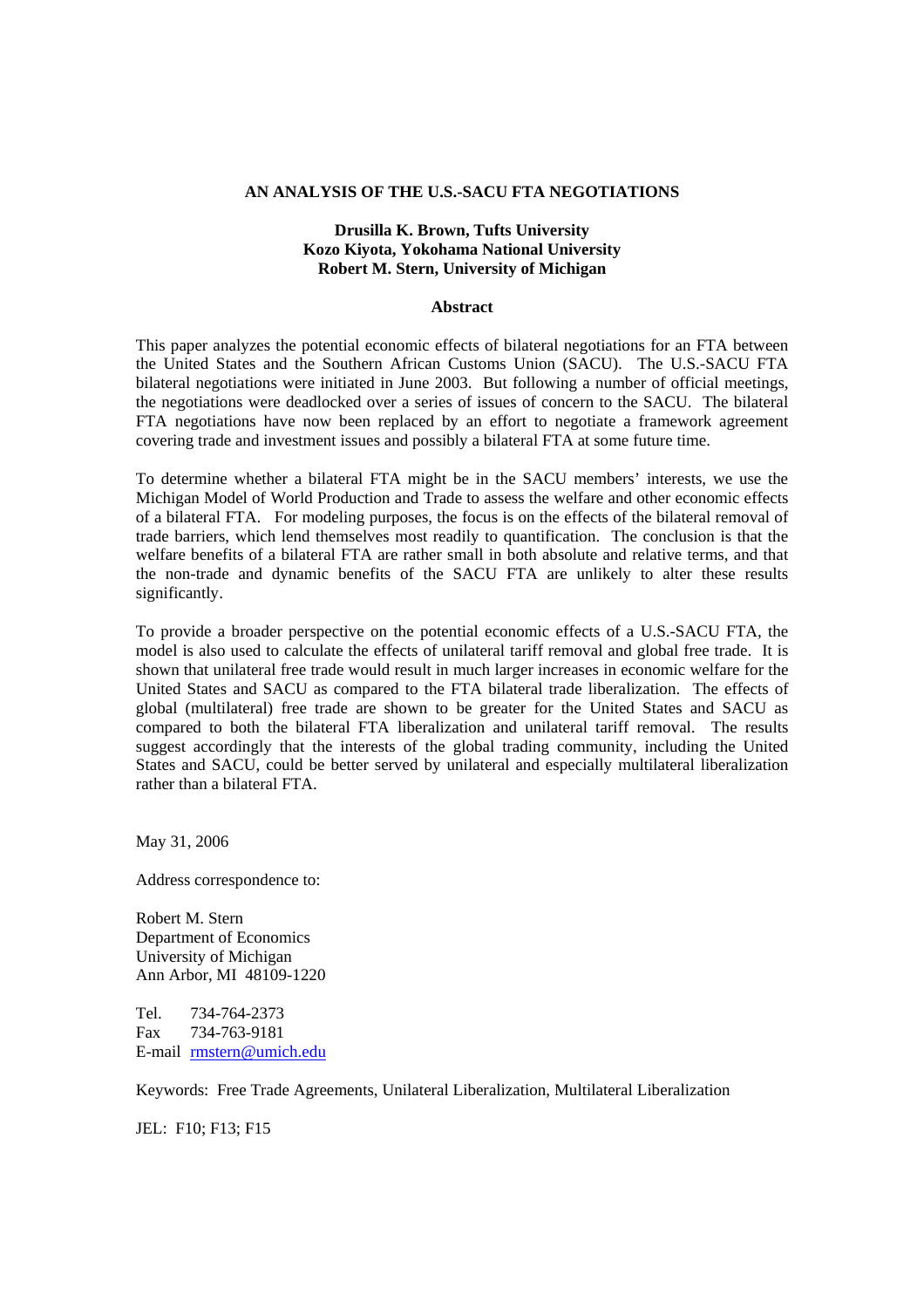#### **AN ANALYSIS OF THE U.S.-SACU FTA NEGOTIATIONS†**

# **Drusilla K. Brown, Tufts University Kozo Kiyota, Yokohama National University Robert M. Stern, University of Michigan**

# **I. Introduction**

This paper presents an analysis of the U.S. bilateral free trade agreement (FTA) negotiations with the Southern African Customs Union (SACU), whose members include Botswana, Lesotho, Namibia, South Africa, and Swaziland. The bilateral FTA negotiations were notified to the U.S. Congress by the U.S. Trade Representative (USTR) in November 2002 but have become deadlocked following six official negotiating meetings. In mid-April 2006, a less ambitious program of bilateral negotiations was announced by the USTR, with FTA negotiations possibly to be resumed at some future date..

In Section II following, we present some background information on the SACU member countries, outline the objectives and main features of a U.S.-SACU FTA, and provide a discussion of the conduct and current status of the U.S.-SACU negotiations. Section III briefly describes the main features and data of the Michigan Model of World Production and Trade that we have used to analyze a potential U.S.-SACU FTA, together with the computational modeling results of the FTA on the economic welfare, trade, output, and employment for the United States and the SACU. In Section IV, we provide a broader perspective on a U.S.-SACU FTA that takes into account the potential effects of the unilateral removal of trade barriers by the United States and the SACU, and the effects of global free trade in which all countries/regions covered in the model are assumed to remove their existing trade barriers on a multilateral basis. A summary and concluding remarks are contained in Section V.

 $\overline{a}$ 

<sup>&</sup>lt;sup>†</sup> Helpful comments on an earlier version of the paper were provided by Greg Schoepfle.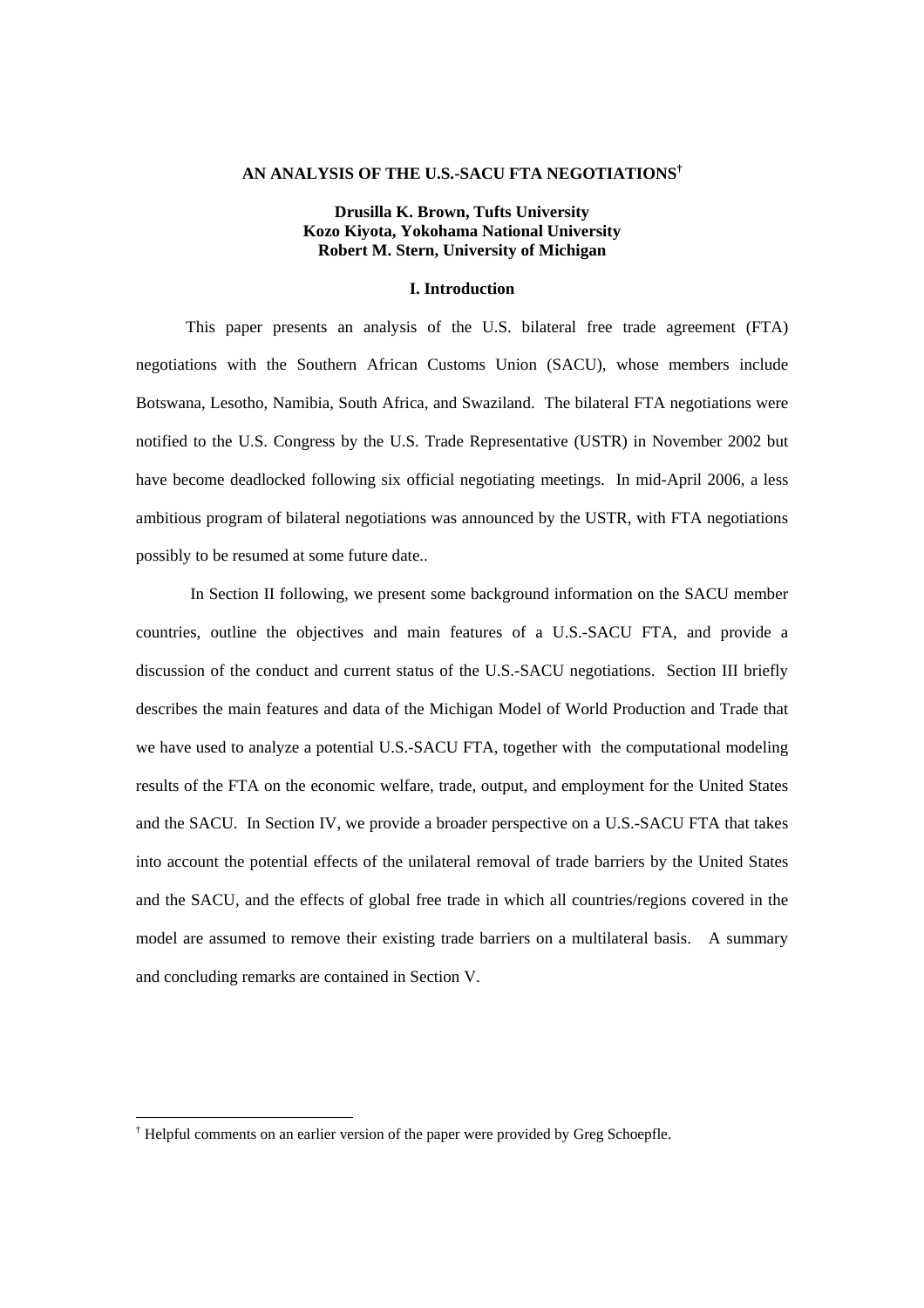# **II. The Context, Main Features, and Current Status of Negotiations on a U.S.-SACU FTA**

#### **Background Information on the SACU Member Countries**

As noted in WTO (2003, p. xvii), the SACU countries differ significantly in terms of their levels of economic scale, structure, and development. Botswana and South Africa are upper middle-income countries, Namibia and Swaziland are lower middle-income countries, and Lesotho is a least developed country. It is noted in World Bank (2003) that the total SACU population, ages 15-64, was 30.8 million in 2001, with South Africa accounting for about 90% of the total. The total SACU labor force was nearly 20 million, with South Africa dwarfing the other SACU countries.

 As indicated in WTO (2003, pp. A-1, 57, 58), Botswana had a nominal GDP of \$5.3 billion and GDP per capita of \$2,970 in 2000/01. The primary sector accounted for 37.4%, the secondary sector, 4.2%, and the tertiary sector, 58.4%, of GDP. Mining products accounted for 90.1% of total commodity exports in 2001, with diamonds accounting for 85.2%. The largest share of exports was to Europe, 84.7%, and the United Kingdom in particular, 66.5%. The United States accounted for 0.7% of Botswana's exports in 2001. Imports were spread across the individual sectors noted, with 76.6% coming from within SACU, presumably mainly from South Africa. The United States accounted for 1.8% of Botswana's imports in 2001. Foreign direct investment (FDI) at the end of 2000 was \$1.9 billion and was concentrated in the mining sector. The United States accounted for 1.0% of Botswana's total inward FDI.

 According to WTO (2003, pp. A-2, 15, 16), in Lesotho, the primary sector accounted for 17.8%, the manufacturing sector, 15.3%, and utilities and the tertiary sector, 66.8%, of real GDP in 2000-01. In 2000, North America accounted for 59.8% of Lesotho's exports, consisting mainly of textiles and clothing under the provisions of the U.S. African Growth and Opportunity Act (AGOA). Lesotho's imports came primarily from within SACU, some 88.2% of total imports in 2000.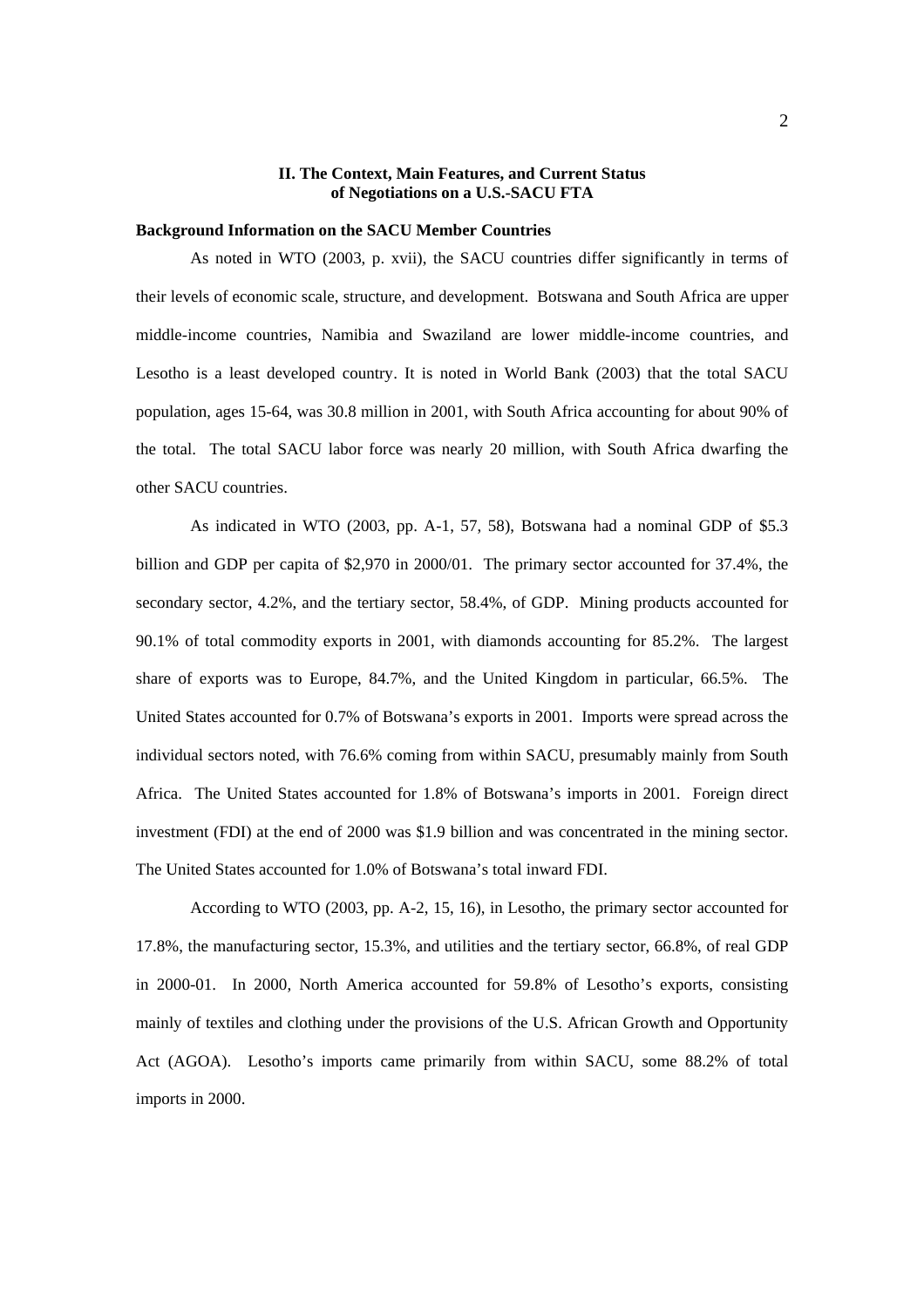As noted in WTO (2003, pp. A3-155, 159, 160), Namibia's nominal GDP was \$3.2 billion and GDP per capita was \$1,750 in 2001. The primary sector accounted for 24.2% of real GDP in 2001, the secondary sector, 10.8%, and the tertiary sector, 65.0%. In 2001, mining products accounted for 55.3% of Namibia's total exports (diamonds, 41.4%) and prepared and preserved fish for 24.5%. South Africa accounted for 30.9% of Namibia's total exports and Europe, 55.1%. Namibia's imports were spread across the various sectors, most of which, 86.2%, came from South Africa.

 For South Africa, as indicated in WTO (2003, pp. A4-217, 224, 293-96), nominal GDP in 2001 was \$102.3 billion and GDP per capita was \$2,793. In 2000, agriculture was 3.2% of real GDP, industry, 30.9%, and services, 65.9%. South Africa's exports were \$26.1 billion in 2000. Agricultural products were 12.8%, mining products, 21.0%, and manufactures, 52.7%, of total exports. The United States accounted for 9.2%, the EU-15 for 33.1%, East Asia, 14.9%, and Other Africa for 15.3% of total exports. South Africa's imports were \$26.6 billion in 2000. Agricultural imports were 6.2%, mining products, 17.0%, and manufactures, 68.7%, of total imports. The United States accounted for 12.0%, the EU-15, 39.8%, the Middle East, 13.8%, and East Asia, 20.9% of total imports. In 2000, the European Union accounted for about 90% of South Africa's total inflow of FDI and the United States, 6.0%. FDI in mining and quarrying was 27.8%, manufacturing, 26.4%, and services, 45.8%, of the inflows in 2000.

 For Swaziland, as noted in WTO (2003, pp. A5-351-354), total exports were \$694 million in 2001. Exports of agricultural products were 51.5% of total exports and manufactures were 46.8%, especially chemicals and clothing and other consumer goods. South Africa accounted for 91.8% of Swaziland's exports in 2001, and the United States, 4.0%. Total imports were \$847 million in 2001. Agricultural products were 22.4% of imports, mining products, 12.6%, and manufactures, 64.3%. South Africa accounted for 94.5% of Swaziland's imports and the United States, 0.2%.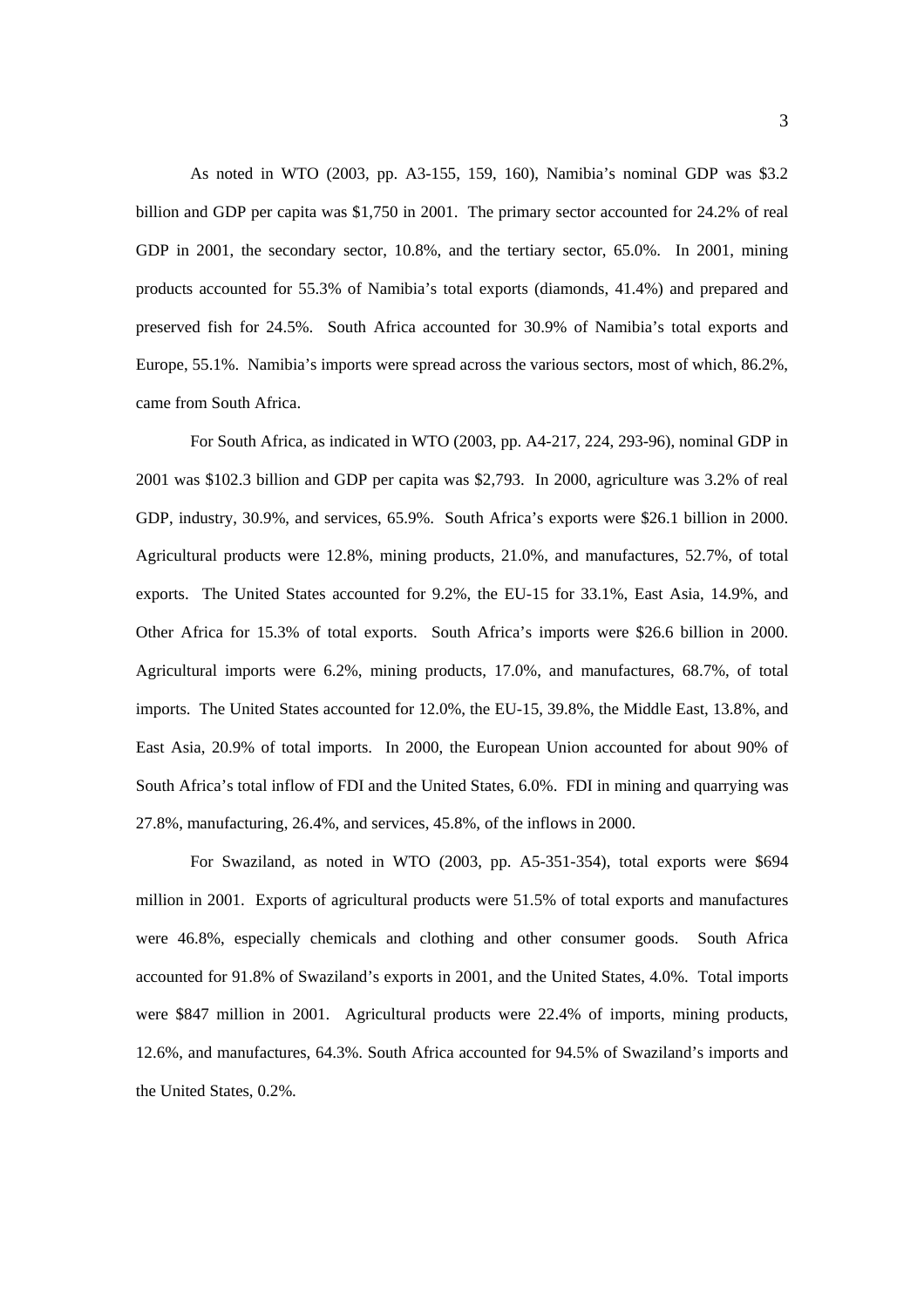The dominant size of South Africa compared to the other four SACU members and its role as the conduit for intra-SACU trade are evident from the foregoing information. The export composition of the SACU members reflects the presence of significant mineral resource endowments especially for Botswana and Namibia and to some extent for South Africa. The, non-mineral exports of South Africa are diversified. Textile and clothing exports are important for Lesotho. SACU exports go primarily to Western Europe and, within SACU, to South Africa, and the U.S. share of exports is comparatively small. Imports are diversified across sectors and South Africa is the major supplier to the other SACU countries. Most of the foreign direct investment (FDI) inflows in the SACU members come from Western Europe, especially the United Kingdom, and the U.S. share is relatively small.

# **The Main Features of a U.S.-SACU FTA**

USTR Robert Zoellick notified the U.S. House and Senate on November 5, 2002 that the

Administration intended to initiate free trade negotiations with Sub-Saharan nations:

"In pursuing a negotiation with SACU, we are responding to Congress' direction, as expressed in the African Growth and Opportunity Act (AGOA) to initiate negotiations with interested beneficiary countries to serve as the catalyst for increasing free trade between the United States and sub-Saharan Africa and for increasing the private sector in the region.

A free trade agreement with SACU would deepen our economic and political ties to sub-Saharan Africa and lend momentum to our development efforts for the region. SACU is the largest U.S. export market in sub-Saharan Africa, accounting for approximately \$3.1 billion in exports in 2001. Total two-way trade between the United States and SACU was approximately \$7.9 billion in 2001.

Since 2002, U.S. trade preferences provided to sub-Saharan countries through AGOA have contributed significantly to sustainable economic development and poverty alleviation in the region. By moving from one-way trade preferences to a reciprocal free trade agreement, we will build on the success of AGOA – expanding U.S. access to the SACU market, further linking trade to SACU's economic development strategies, encouraging greater foreign direct investment, and promoting regional integration and economic growth.

We plan to use our negotiations with the SACU countries to strengthen growing bilateral commercial ties and to address barriers in these countries to U.S. exports – including high tariffs on certain goods, overly restrictive licensing measures, inadequate protection of intellectual property rights, and restrictions that the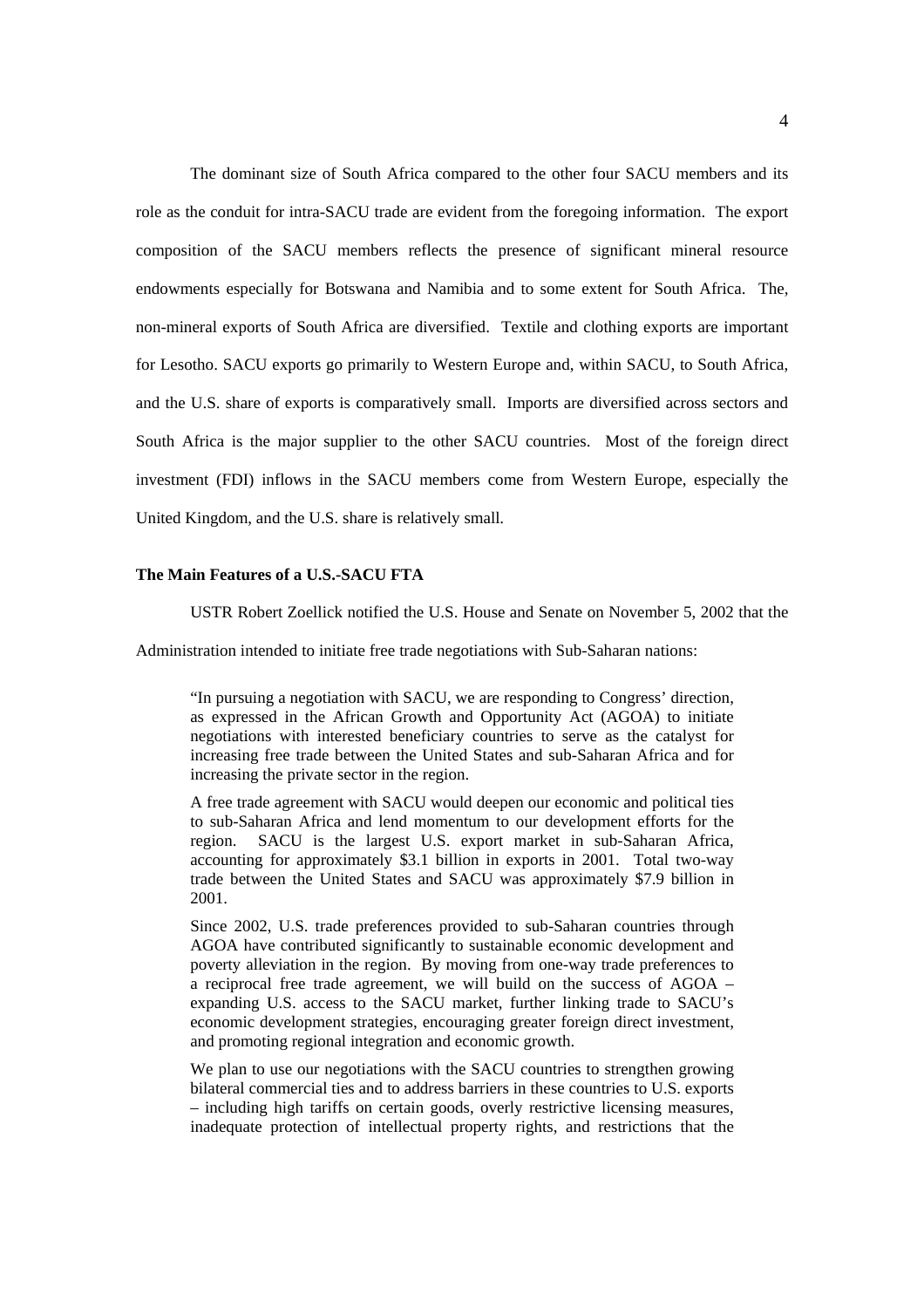SACU governments impose that make it difficult for our services firms to do business in these markets. We also see the negotiations as an opportunity to advance U.S. objectives for the multilateral negotiations currently underway in the World Trade Organization (WTO). We will also seek to level the playing field in areas where U.S. exporters are disadvantaged by the European Union's free trade agreement with South Africa.

In recent years, the SACU countries have made important strides in implementing economic reforms and in lifting their people out of poverty. A free trade agreement will reinforce the reforms that have taken place, and will encourage additional progress where needed. An enhanced framework of rules governing trade and close cooperation between our governments will have a profound effect in promoting stronger economies, greater respect for the rule of law, sustainable development, and accountable institutions of governance.

SACU governments, businesses, and citizens regard a possible free trade agreement negotiations with the United States from a similarly broad perspective, and consider such a negotiation to be an important opportunity to move their societies forward economically, politically, and socially. …As we move forward, we will focus ongoing bilateral and multilateral development assistance and trade-related technical assistance to support commitments these countries make as part of the FTA, and to strengthen the government institutions in SACU countries that will be responsible for implementing their commitments."

In pursuing bilateral FTAs, the United States uses a common framework covering the

issues to be negotiated with the partners involved. This framework, which is patterned after the North American Free Trade Agreement (NAFTA) negotiated in 1992-93, has been updated and adapted for the new FTAs negotiated in recent years and currently in process. In the case of the SACU FTA, the specific U.S. negotiating objectives stated in USTR Zoellick's November 5, 2002 Letter to the House and Senate are as follows:

#### "*1. Trade in Industrial Goods and Agriculture:*

- Seek to eliminate tariffs and other duties and charges on trade between SACU countries and the United States on the broadest possible basis, subject to reasonable adjustment periods for import-sensitive products.
- -- Seek agreement by SACU countries to join the WTO Information Technology Agreement.
- Seek to eliminate non-tariff barriers in SACU countries to U.S. exports, including licensing barriers, unjustified trade restrictions that affect new U.S. technologies, and other non-tariff measures identified by U.S. exporters.
- Pursue favorable staging of tariff elimination and other market access commitments from SACU countries that improve the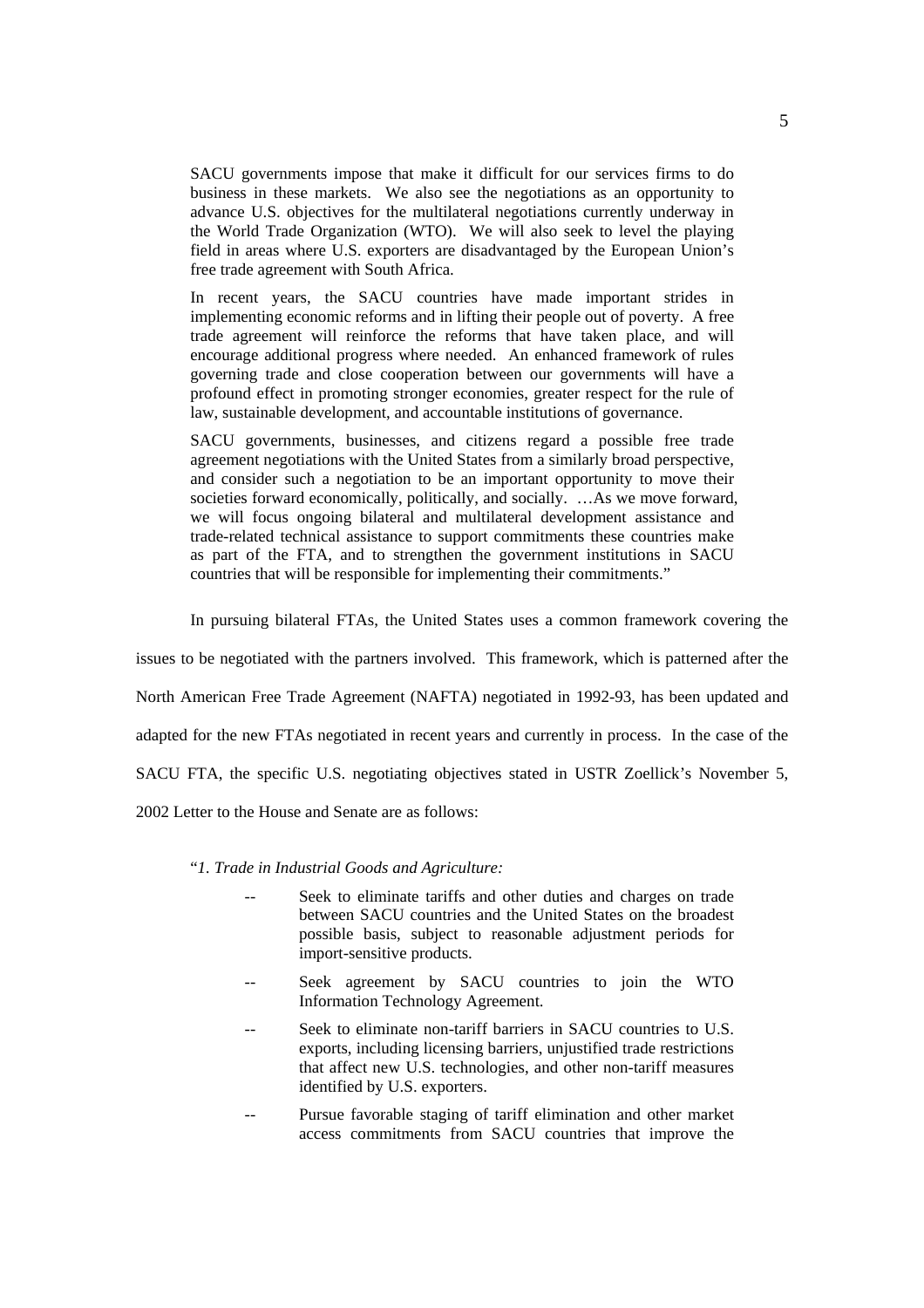competitive position of U.S. goods vis-à-vis those of the European Union in SACU markets.

- Pursue fully reciprocal access to the SACU market for U.S. textile and apparel products.
- Pursue a mechanism with SACU countries that will support achieving the U.S. objective in the WTO negotiations of eliminating all export subsidies on agricultural products, while maintaining the right to provide *bona fide* food aid and preserving U.S. agricultural market development and export credit programs.
- Seek to eliminate SACU country practices that adversely affect U.S. exports of perishable or cyclical agricultural products, while improving U.S. import relief mechanisms as appropriate.

# *2. Customs Matters, Rules of Origin, and Enforcement Cooperation:*

- Seek rules to require that customs operations of SACU and SACU countries are conducted with transparency, efficiency, and predictability and that customs laws, regulations, and decisions of SACU and SACU countries are not applied in a manner that creates unwarranted procedural obstacles to U.S. exports.
- -- Seek terms for cooperative efforts with the SACU governments regarding enforcement of customs and related issues, including trade in textiles and apparel.
- Seek rules of origin, procedures for applying these rules, and provisions to address circumvention matters that will ensure that preferential duty rates under the FTA apply only to goods eligible to receive such treatment, without creating unnecessary obstacles to trade.

### *3. Sanitary and Phytosanitary (SPS) Measures:*

- Seek to have the SACU countries reaffirm their WTO commitments on SPS measures and eliminate any unjustified SPS restrictions.
- Seek to strengthen collaboration with SACU countries in implementing the WTO SPS Agreement and to enhance cooperation with SACU countries in relevant international bodies on developing international SPS standards, guidelines, and recommendations.

### *4*. *Technical Barriers to Trade (TBT):*

- Seek to have the SACU countries reaffirm their WTO TBT commitments and eliminate any unjustified TBT measures.
- Seek to strengthen collaboration with SACU countries on implementation of the WTO TBT Agreement and create a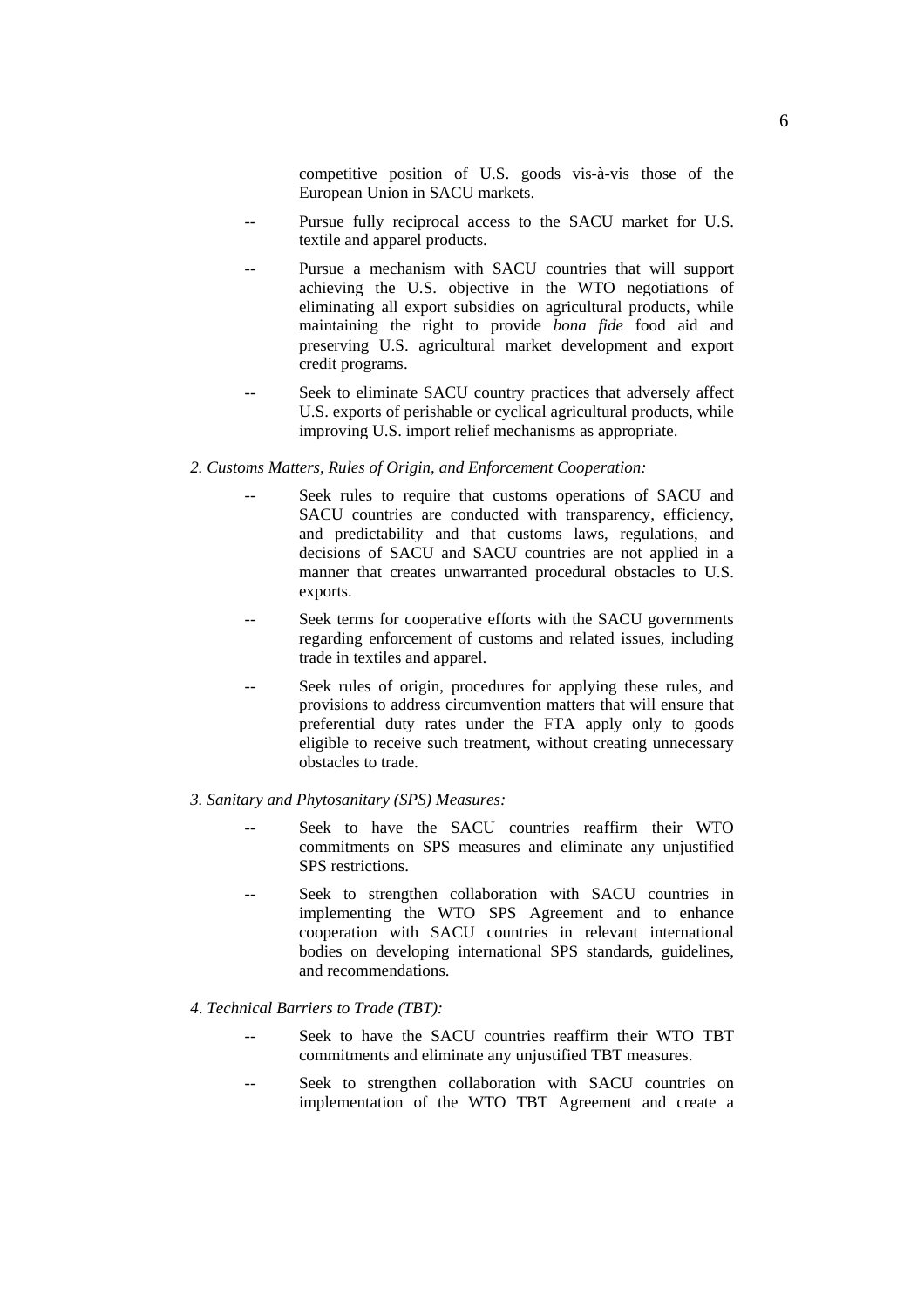procedure for exchanging information with the SACU countries on TBT-related issues.

- *5. Intellectual Property Rights:* 
	- Seek to establish standards that reflect a standard of protection similar to that found in U.S. law and that build on the foundations established in the WTO Agreement on Trade-Related Aspects of Intellectual Property (TRIPs Agreement) and other international intellectual property agreements, such as the World Intellectual Property Organization Copyright Treaty and Performances and Phonograms Treaty, and the Patent Cooperation Treaty.
	- Establish commitments for SACU countries to strengthen significantly their domestic enforcement procedures, such as by ensuring that government agencies may initiate criminal proceedings on their own initiative and seize suspected pirated and counterfeit goods, equipment used to make or transmit these goods, and documentary evidence. Seek to strengthen measures in SACU countries that provide for compensation of right holders for infringements of intellectual property rights and to provide for criminal penalties under the laws of SACU countries that are sufficient to have a deterrent effect on piracy and counterfeiting.

#### *6. Trade in Services:*

- Pursue disciplines to address discriminatory and other barriers to trade in the SACU countries' services markets. Pursue an ambitious approach to market access, including enhanced access for U.S. services firms to telecommunications and any other appropriate services sectors in SACU markets.
- Seek improved transparency and predictability of SACU countries' regulatory procedures, specialized disciplines for financial services, and additional disciplines for telecommunications services and other sectors as necessary.
- Seek appropriate provisions to ensure that the SACU countries will facilitate the temporary entry of U.S. business persons into their territories, while ensuring that any commitments by the United States are limited to temporary entry provisions and do not require any changes to U.S. laws and regulations relating to permanent immigration and permanent employment rights.

#### *7. Investment:*

Seek to establish rules that reduce or eliminate artificial or tradedistorting barriers to U.S. investment in SACU countries, while ensuring that investors of SACU countries in the United States are not accorded greater substantive rights with respect to investment protections than U.S. investors in the United States, and to secure for U.S. investors in SACU countries important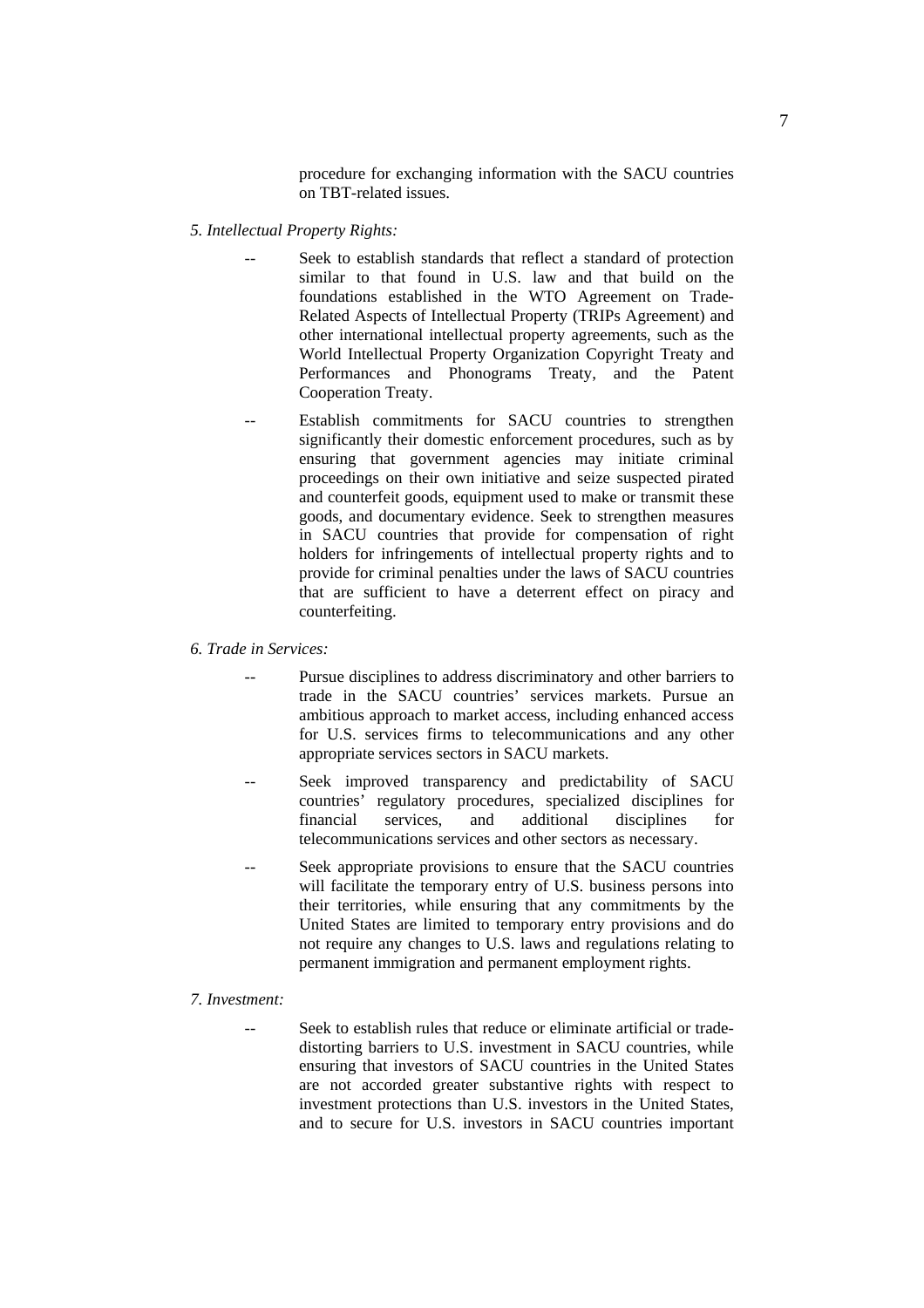rights comparable to those that would be available under U.S. legal principles and practice.

Seek to ensure that U.S. investors receive treatment as favorable as that accorded to domestic or other foreign investors in SACU countries and to address unjustified barriers to the establishment and operation of U.S. investments in those countries. Provide procedures to resolve disputes between U.S. investors and the governments of SACU countries that are in keeping with the Trade Promotion Authority goals of making such procedures expeditious, fair and transparent.

#### *8. Electronic Commerce:*

- -- Seek to affirm that the SACU countries will allow goods and services to be delivered electronically on terms that promote the development and growth of electronic commerce.
- Seek to ensure that the SACU countries do not apply customs duties in connection with digital products or unjustifiably discriminate among products delivered electronically.
- *9. Government Procurement:* 
	- Seek to establish rules requiring government procurement procedures and practices in the SACU countries to be fair, transparent, and predictable for suppliers of U.S. goods and services who seek to do business with the SACU governments.
	- -- Seek to expand access for U.S. goods and services to SACU government procurement markets.
- *10. Transparency/Anti-Corruption/Regulatory Reform:* 
	- Seek to make the SACU countries' administration of their trade regimes more transparent and pursue rules that will permit timely and meaningful public comment before the SACU governments adopt trade-related measures.
	- Seek to ensure that the SACU countries adopt and apply high standards prohibiting corrupt practices that affect international trade and enforce such prohibitions.
- *11. Trade Remedies:* 
	- Provide a bilateral safeguard mechanism during the transition period.
	- -- Make no changes to U.S. antidumping and countervailing duty laws.

# *12. Labor, including Child Labor:*

Based upon a review and analysis of their labor laws and practices, establish procedures for consultations and cooperative activities with the SACU countries to strengthen their capacity to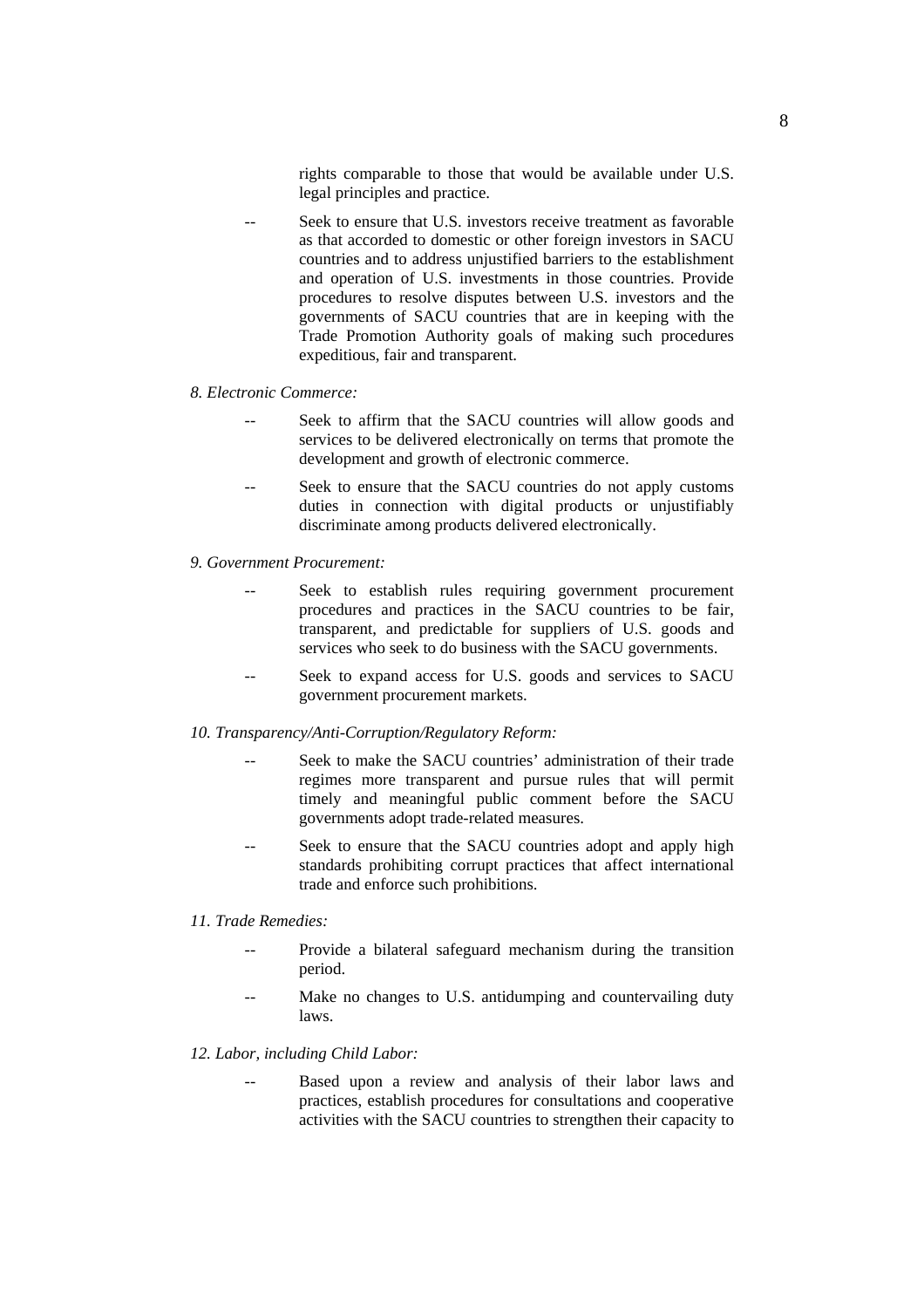promote respect for core labor standards, including compliance with ILO Convention 182 on the worst forms of child labor, building on technical assistance programs administered by the U.S. Department of Labor.

- Seek an appropriate commitment from SACU countries to the effective enforcement of their labor laws.
- Establish that SACU countries will strive to ensure that they will not, as an encouragement for trade or investment, weaken or reduce the protections provided for in their labor laws.

#### *13. Environment:*

- Seek to promote trade and environment policies that are mutually supportive.
- Seek an appropriate commitment by the SACU countries to the effective enforcement of their environmental laws.
- Establish that the SACU countries will strive to ensure that they will not, as an encouragement for trade, weaken or reduce the protections provided for in their environmental laws.
- Seek to assist the SACU countries to strengthen their capacity to protect the environment through the promotion of sustainable development, such as by establishing consultative mechanisms.

#### *14. State-to-State Dispute Settlement:*

- Encourage the early identification and settlement of disputes through consultation.
- Seek to establish fair, transparent, timely, and effective procedures to settle disputes arising under the agreement.

In addition, the FTA will take into account other legitimate U.S. objectives including, but not limited to, the protection of legitimate health or safety, essential security, and consumer interests."

It should be evident from the foregoing that a U.S.-SACU FTA reflects a myriad of

objectives from the U.S. perspective, with a focus on expanding the market access in the SACU

for U.S. goods and services and shaping the regulatory environment in the SACU member

countries to conform to U.S. principles and institutions. By the same token, the SACU members

may be attracted by the more favorable access that the FTA will provide for their exports to the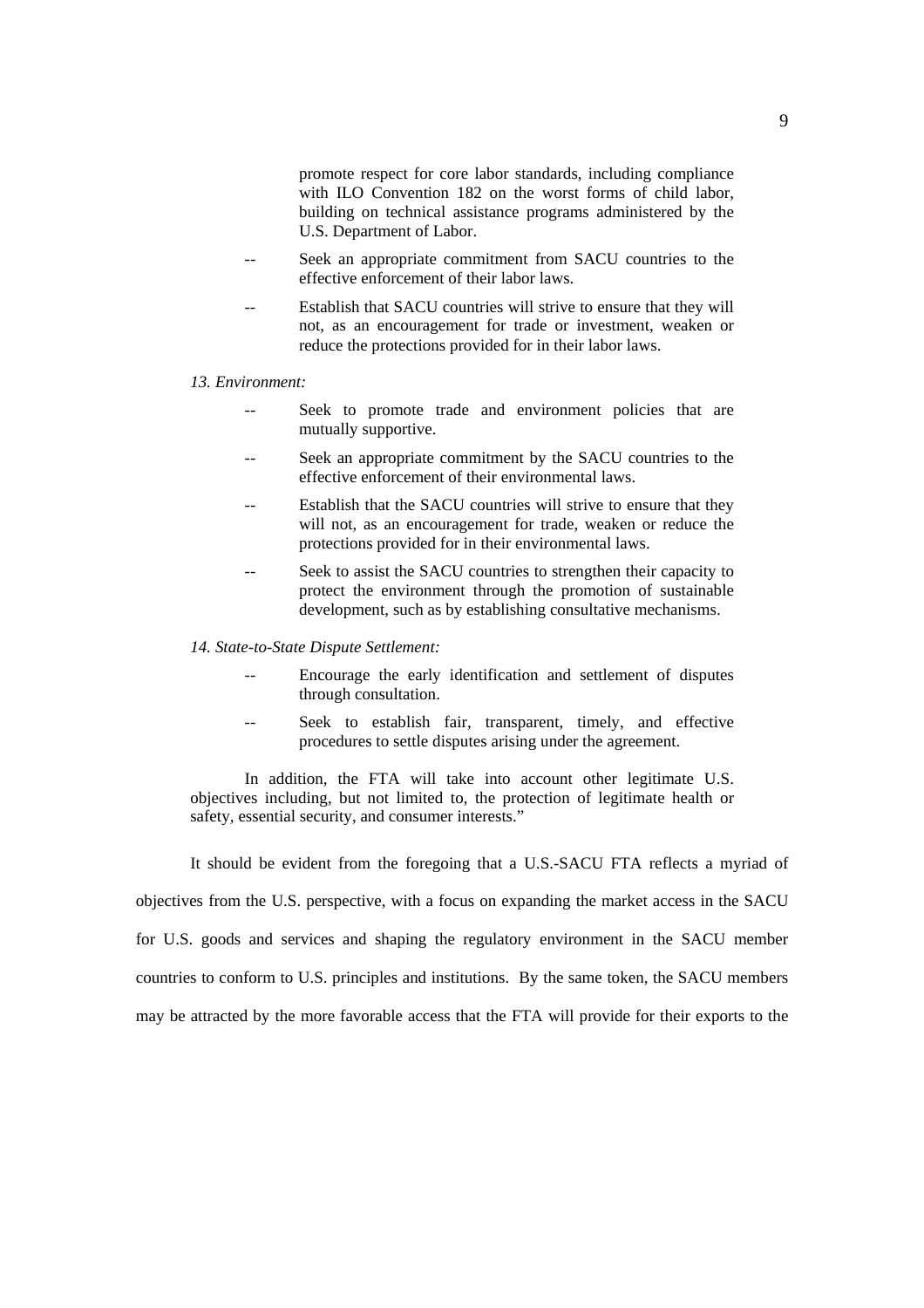U.S. market and the opportunities to improve their economic efficiency and to design and implement more effective domestic institutions and development policies.<sup>1</sup>

### **Conduct and Current Status of the U.S.-SACU Negotiations**

The U.S.-SACU FTA talks began in November 2002, and there have been six rounds of formal negotiations between June 2003 and June 2004 and an additional meeting in July 2004. But, as noted in *Inside U.S. Trade* (April 21, 2006), "…the two sides were never able to overcome their different demands on what the scope of the agreement should be, even with the involvement of senior officials. Langton (2005, pp. 4-5) cites a number of reasons for the deadlock:

 "First, the United States and SACU may be focused on different negotiating interests. Per their mandate to pursue comprehensive FTAs, U.S. negotiators have attempted to proceed with negotiations on intellectual property rights, government procurement, investment, and services. However, SACU officials have reportedly argued for these issues to be excluded from the negotiations. They have been more focused on locking in AGOA benefits and achieving deeper market access. Now that Congress has extended the AGOA benefits to 2015 through the AGOA Acceleration Act of 2004 (P.L. 108-274), there may be less incentive for SACU countries to complete an FTA with the United States. Also, the United States and SACU have different views on the inclusion of certain [services] sectors in the negotiations. The United States prefers what is called a negative list, where all [services sectors] are negotiable unless specifically excluded. Meanwhile, SACU prefers a positive list, where the [sectors] to be included in the negotiations are specified in advance, and additional [sectors] may be included in the agreement over time. Finally, the United States and SACU have differed on issues concerning labor rights and environmental regulations.

 The Black Economic Empowerment (BEE) program of South Africa may be another significant hurdle to the negotiations. The BEE program involves criteria for companies to increase opportunities for non-white business partners through equity ownership and executive board positions. The BEE program may constitute a trade barrier; U.S. businesses have indicated that they may have difficulty meeting the BEE criteria, and alternate ways of addressing BEE goals have been proposed by U.S. negotiators."

<sup>1</sup> For further elaboration and analysis of the negotiating issues, prospective benefits, and the asymmetric characteristics and policy implications of a U.S.-SACU FTA, see Leith and Whalley (2004).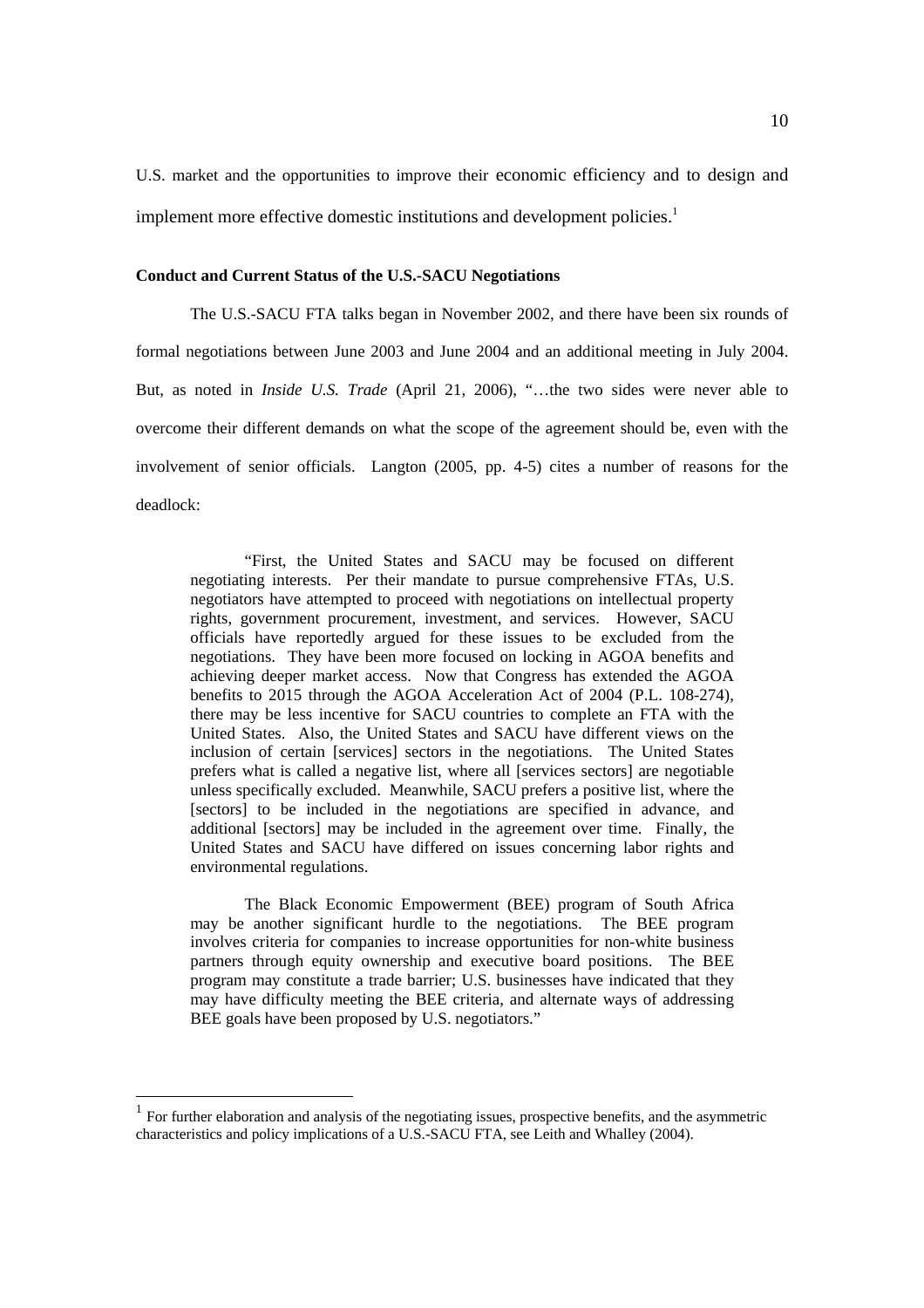Issues of intellectual property rights, involving pharmaceuticals in particular, have been a

significant stumbling block in the negotiations. As noted in Avafia (2005, pp. 20-21):

 "Given its influential pharmaceutical lobby, the US is interested in ensuring bilateral protection of numerous intellectual property rights (IPR) issues with SACU. The most pressing intellectual property (IP) matters pertain to public health. The five SACU countries have some of the highest HIV/AIDS prevalence rates in the world.

 Last year's decision of the TRIPS Council of the WTO created a legal pathway through which developing countries without sufficient domestic capacity to manufacture essential medicines would be able to import generic versions of essential medicines.

 The US is particularly interested in ensuring that patent protection in SACU countries is rigorously enforced. Lack of strict IPR enforcement attracted considerable attention during the April 2003 SACU trade policy review. Ambassador Zoellick made it clear that the US is seeking to establish IP standards similar to those found in domestic US law. The US is likely to press for provisions dealing with compensation for patent holders whose IPRs have been infringed and the establishment in SACU countries of criminal sanctions against IPR violations. An indication of US thinking on this point can be seen in the new US-Morocco FTA, which effectively prohibits parallel importation of pharmaceuticals, including essential medicines. …

 The South African government recently approved a programme to make antiretrovirals available nationwide, aided by Competition Commission agreements with pharmaceutical giants GlaxoSmithKline and Boehringer to grant voluntary licences to generic manufacturers to produce and distribute antiretrovirals, subject to reasonable conditions (e.g., royalties payable to the patent holders not exceeding 5% of net sale price). The agreement may create a path for producers of generic medicines to manufacture, export, market and distribute their versions of antiretrovirals throughout sub-Saharan Africa. Free trade provisions with the US could clash with these initiatives in pricing essential medicines, and negatively impact SACU area consumers."

 In light of the many problems encountered in the bilateral negotiations, the Bush Administration announced, in a USTR press release on April 18, 2006, suspension of FTA negotiations with the SACU countries. Instead, the two sides would seek to negotiate a framework for "trade and investment-enhancing agreements." But, according to Deputy United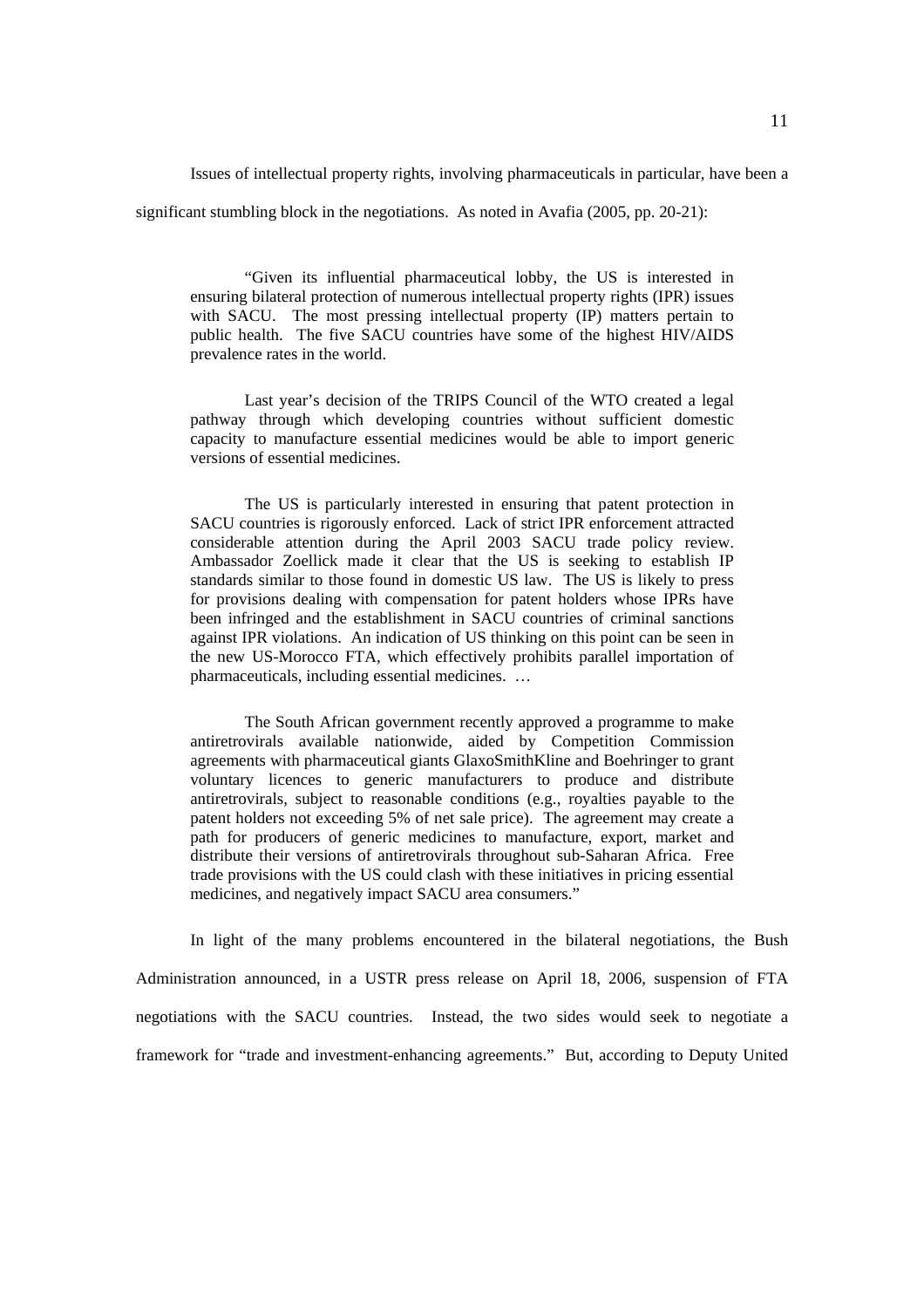States Trade Representative Karan Bhatia, "…the framework would establish a basis and building blocks for pursuing the FTA over the longer term."

 Rather than leaving the matter here, assuming that a FTA was to be negotiated, the question is what the economic effects would be for both the United States and the SACU members. This could help the SACU members in particular to decide whether it was in their joint interest to negotiate a bilateral FTA with the United States or to pursue trade liberalization along unilateral or multilateral lines. For analytical purposes, we draw upon the Michigan Model of World Production and Trade. This is a multi-country/multi-sectoral computable general equilibrium (CGE) model of the global trading system that we have used on numerous occasions to analyze the economic effects of multilateral, regional, and bilateral trade negotiations and a variety of other changes in trade and trade policies.

#### **III. The Michigan Model of World Production and Trade**

#### **Overview of the Michigan Model**

The version of the Michigan Model that we use here covers 18 economic sectors, including agriculture, manufactures, and services, in each of 22 countries/regions. The distinguishing feature of the Michigan Model is that it incorporates some aspects of trade with imperfect competition, including increasing returns to scale, monopolistic competition, and product variety. Some details follow.<sup>2</sup> A more complete description of the formal structure and equations of the model can be found on line at www.Fordschool.umich.edu/rsie/model/ and in Brown, Kiyota, and Stern (2006).

### *Interpreting the Modeling Results*

 $\overline{a}$ 

To help the reader interpret the modeling results that follow, it is useful to review the features of the model that serve to identify the various economic effects to be reflected in the

<sup>&</sup>lt;sup>2</sup> See also Deardorff and Stern (1990, esp. pp. 9-46) and Brown and Stern (1989a,b).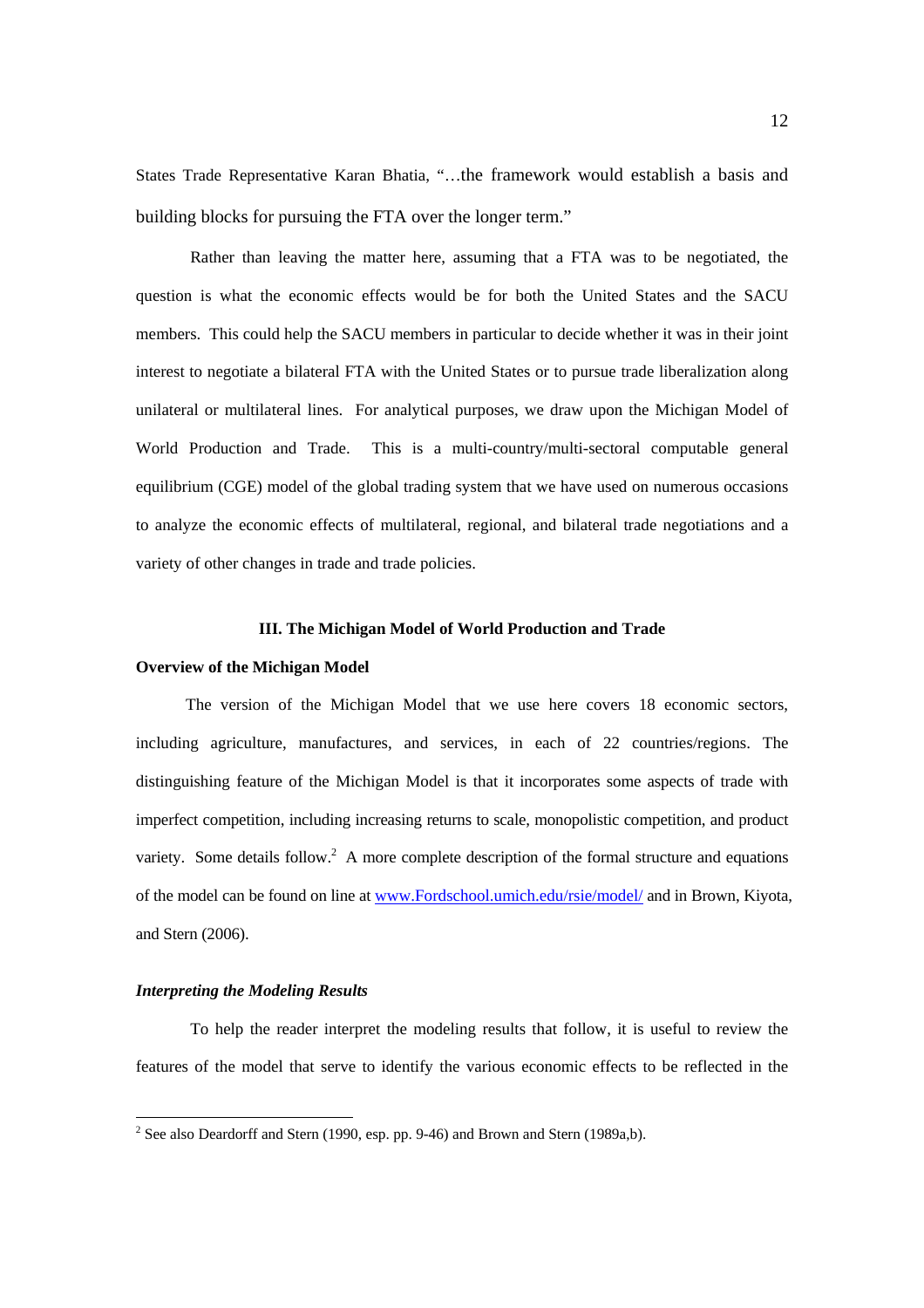different applications of the model. Although the model includes the aforementioned features of imperfect competition, it remains the case that markets respond to trade liberalization in much the same way that they would with perfect competition. That is, when tariffs or other trade barriers are reduced in a sector, domestic buyers (both final and intermediate) substitute towards imports and the domestic competing industry contracts production while foreign exporters expand. Thus, in the case of multilateral liberalization that reduces tariffs and other trade barriers simultaneously in most sectors and countries, each country's industries share in both of these effects, expanding or contracting depending primarily on whether their protection is reduced more or less than in other sectors and countries.

 Worldwide, these changes cause increased international demand for all sectors. World prices increase most for those sectors where trade barriers fall the most. This in turn causes changes in countries' terms of trade that can be positive or negative. Those countries that are net exporters of goods with the greatest degree of liberalization will experience increases in their terms of trade, as the world prices of their exports rise relative to their imports. The reverse occurs for net exporters in industries where liberalization is slight – perhaps because it may already have taken place in previous trade rounds.

 The effects on the welfare of countries arise from a mixture of these terms-of-trade effects together with the standard efficiency gains from trade and also from additional benefits due to the realization of economies of scale. Thus, we expect on average that the world will gain from multilateral liberalization, as resources are reallocated to those sectors in each country where there is a comparative advantage. In the absence of terms-of-trade effects, these efficiency gains should raise national welfare measured by the equivalent variation for every country, $3$ although some factor owners within a country may lose, as will be noted below. However, it is

 $3$  The equivalent variation is a measure of the amount of income that would have to be given or taken away from an economy before a change in policy in order to leave the economy as well off as it would be after the policy change has taken place. If the equivalent variation is positive, it is indicative of an improvement in economic welfare resulting from the policy change.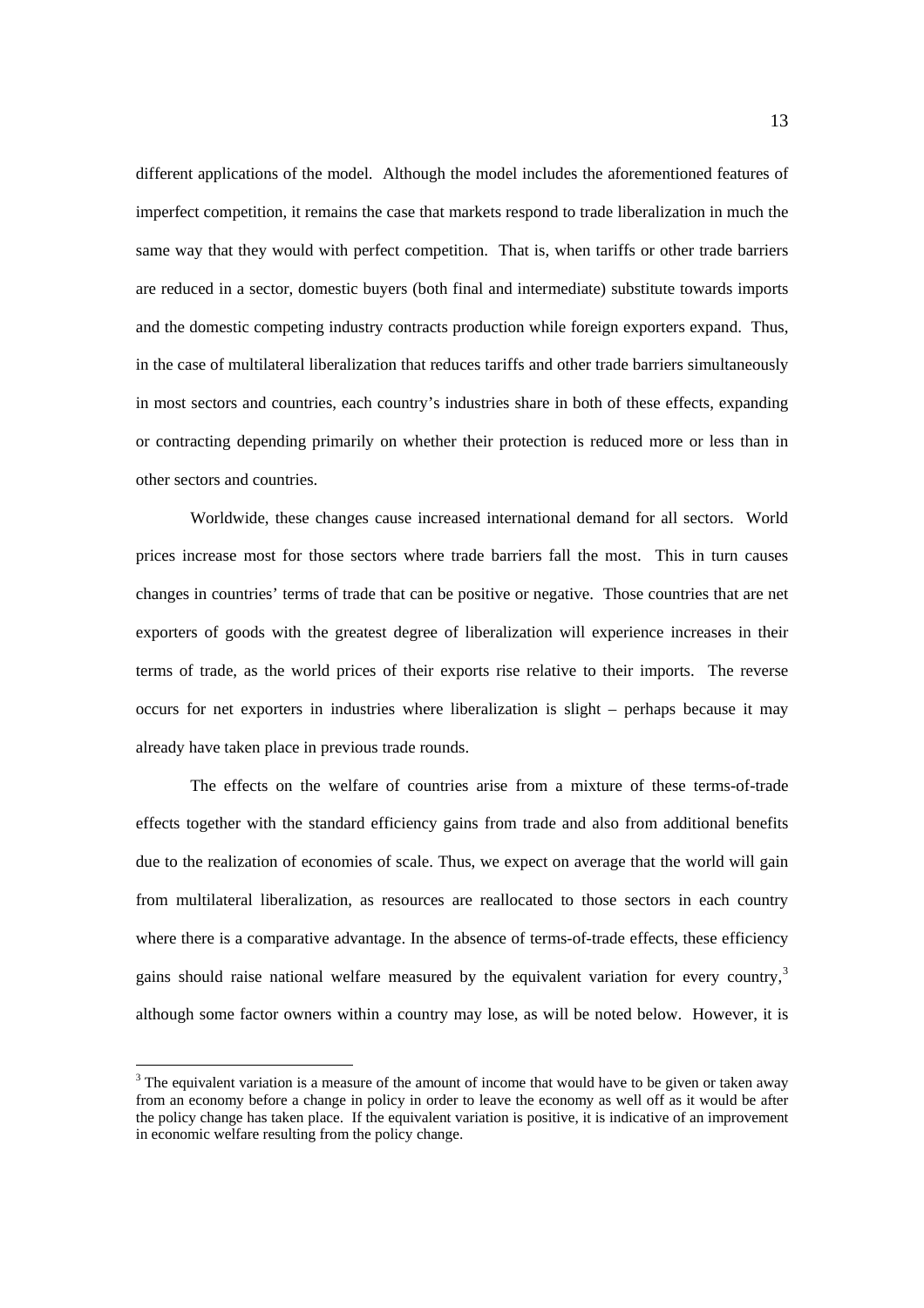possible for a particular country whose net imports are concentrated in sectors with the greatest liberalization to lose overall, if the worsening of its terms of trade swamps these efficiency gains.

 On the other hand, although trade with imperfect competition is perhaps best known for introducing reasons why countries may lose from trade, actually its greatest contribution is to expand the list of reasons for gains from trade. Thus, in the Michigan Model, trade liberalization permits all countries to expand their export sectors at the same time that all sectors compete more closely with a larger number of competing varieties from abroad. As a result, countries as a whole gain from lower costs due to increasing returns to scale, lower monopoly distortions due to greater competition, and reduced costs and/or increased utility due to greater product variety. All of these effects make it more likely that countries will gain from liberalization in ways that are shared across the entire population.<sup>4</sup>

 The various effects just described in the context of multilateral trade liberalization will also take place when there is unilateral trade liberalization, although these effects will depend on the magnitudes of the liberalization in relation to the patterns of trade and the price and output responses involved between the liberalizing country and its trading partners. Similarly, many of the effects described will take place with the formation of bilateral or regional FTAs. But in these cases, there may be trade creation and positive effects on the economic welfare of FTA-member countries together with trade diversion and negative effects on the economic welfare of nonmember countries. The net effects on economic welfare for individual countries and globally will thus depend on the economic circumstances and policy changes implemented.

In the real world, all of the various effects occur over time, some of them more quickly than others. However, the Michigan Model is static in the sense that it is based upon a single set of equilibrium conditions rather than relationships that vary over time. The model results

<sup>&</sup>lt;sup>4</sup> In perfectly competitive trade models such as the Heckscher-Ohlin Model, one expects countries as a whole to gain from trade, but the owners of one factor – the "scarce factor" – to lose through the mechanism first explored by Stolper and Samuelson (1941). The additional sources of gain from trade due to increasing returns to scale, competition, and product variety, however, are shared across factors, and we routinely find in our CGE modeling that both labor and capital gain from multilateral trade liberalization.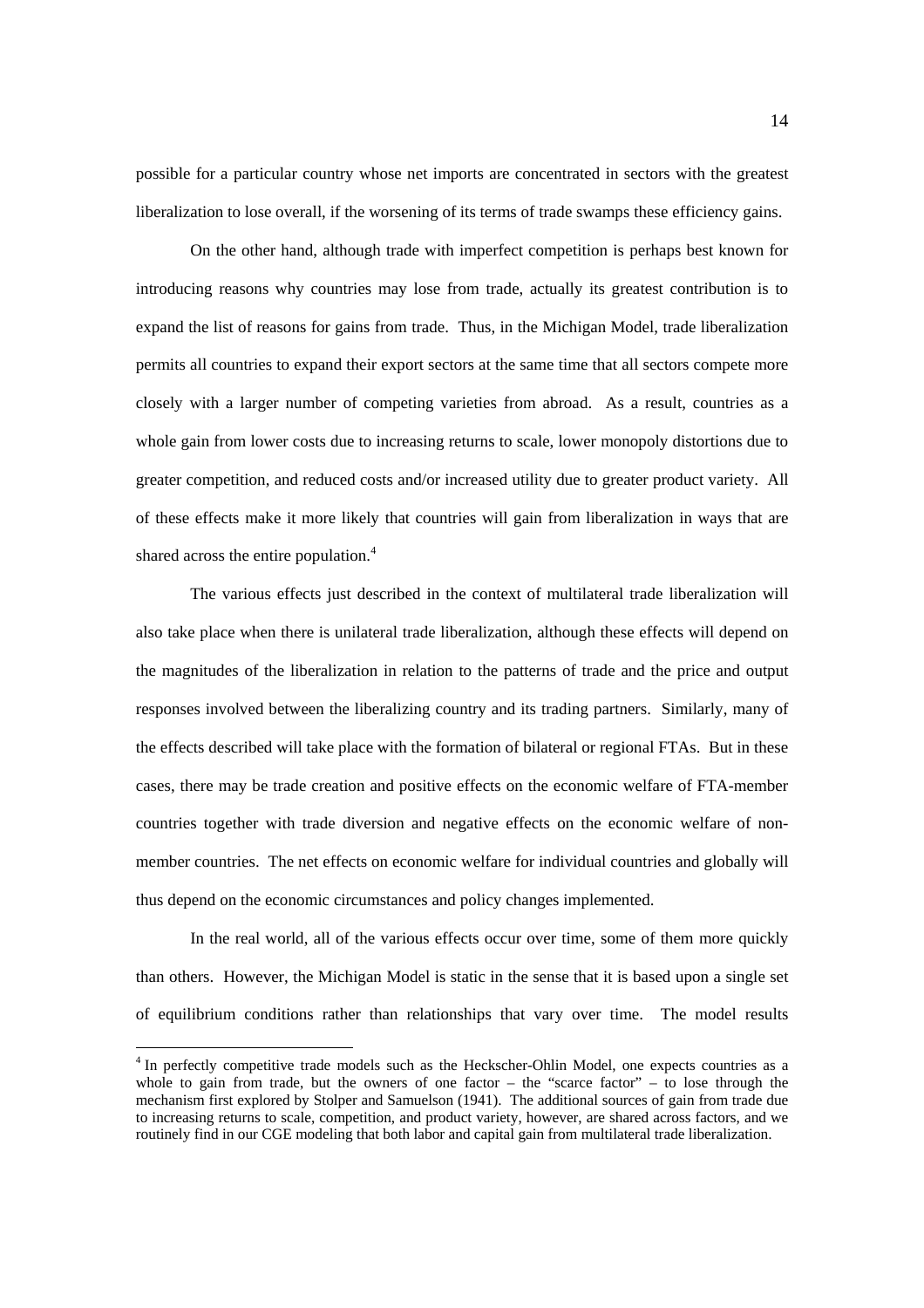therefore refer to a time horizon that depends on the assumptions made about which variables do and do not adjust to changing market conditions, and on the short- or long-run nature of these adjustments. Because the supply and demand elasticities used in the model reflect relatively long-run adjustments and it is assumed that markets for both labor and capital clear within countries,<sup>5</sup> the modeling results are appropriate for a relatively long time horizon of several years – perhaps two or three at a minimum. On the other hand, the model does not allow for the very long-run adjustments that could occur through capital accumulation, population growth, and technological change. The modeling results should therefore be interpreted as being superimposed upon longer-run growth paths of the economies involved. To the extent that these growth paths themselves may be influenced by trade liberalization, therefore, the model does not capture such effects.

# **Benchmark Data**

Needless to say, the data needs of this model are immense. Apart from numerous share parameters, the model requires various types of elasticity measures. Like other CGE models, most of our data come from published sources.

 The main data source used in the model is "The GTAP-6.0 Database" of the Purdue University Center for Global Trade Analysis Project (Dimaranan and McDougall, 2005). The reference year for this GTAP database is 2001. From this source, we have extracted the following data, aggregated to our sectors and countries/regions:<sup>6</sup>

 $<sup>5</sup>$  The analysis in the model assumes throughout that the aggregate, economy-wide, level of employment is</sup> held constant in each country. The effects of trade liberalization are therefore not permitted to change any country's overall rates of employment or unemployment. This assumption is made because overall employment is determined by macroeconomic forces and policies that are not contained in the model and would not themselves be included in a negotiated trade agreement. The focus instead is on the composition of employment across sectors as determined by the microeconomic interactions of supply and demand resulting from the liberalization of trade.

<sup>&</sup>lt;sup>6</sup> Details on the sectoral and country/region aggregation are provided in Brown, Kiyota, and Stern (2004) and are available on request. Because of data constraints, the SACU is represented in the aggregate since the GTAP data are not broken down for the individual SACU members other than Botswana and South Africa.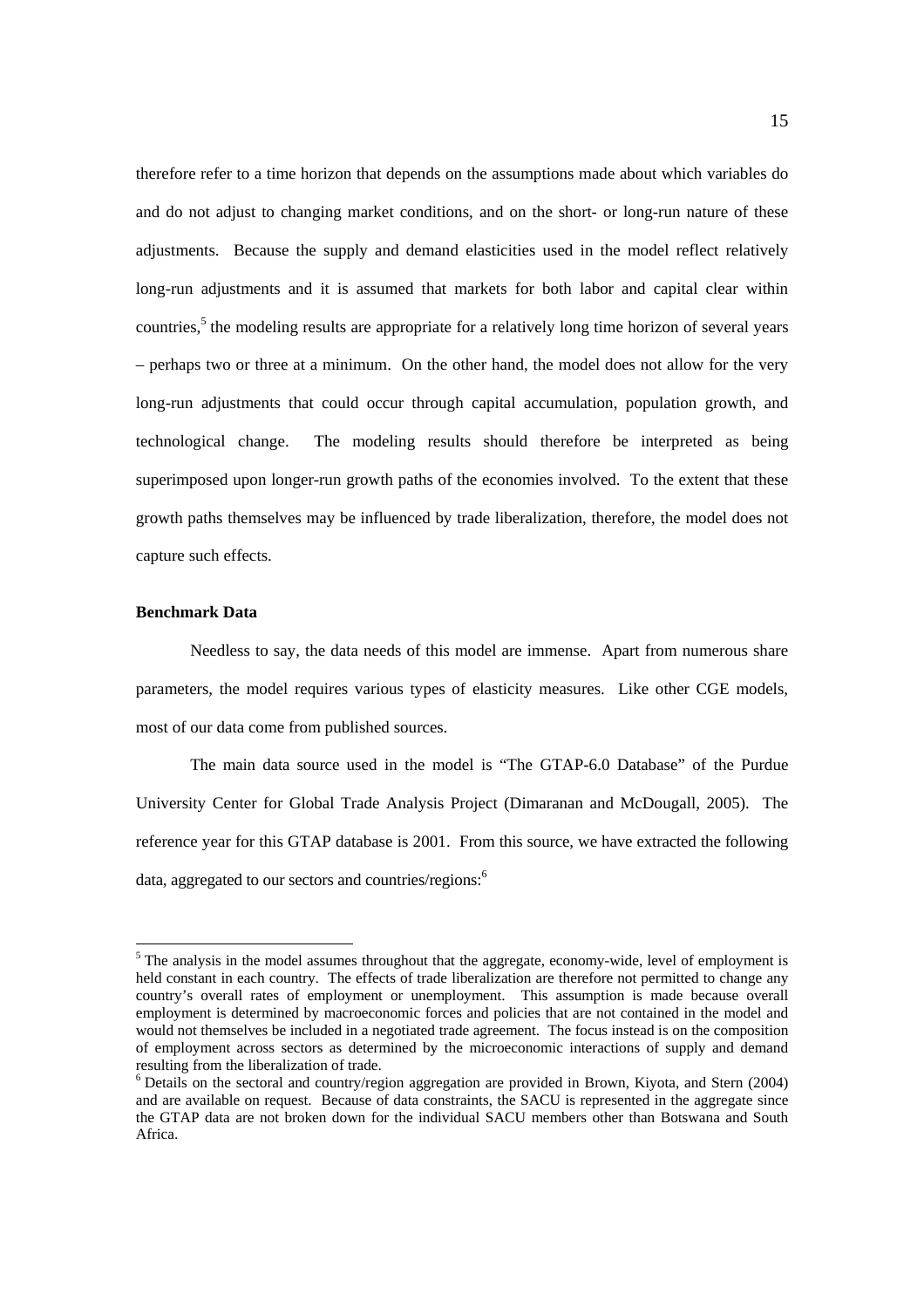- Bilateral trade flows among 22 countries/regions, decomposed into 18 sectors. Trade with the rest-of-world (ROW) is included to close the model.
- Input-output tables for the 22 countries/regions, excluding ROW
- Components of final demand along with sectoral contributions for the 22 countries/regions, excluding ROW
- Gross value of output and value added at the sectoral level for the 22 countries/regions, excluding ROW
- Bilateral import tariffs by sector among the 22 countries/regions
- Elasticity of substitution between capital and labor by sector
- Bilateral export-tax equivalents among the 22 countries/regions, decomposed into 18 sectors

The monopolistically competitive market structure in the nonagricultural sectors of the model imposes an additional data requirement of the numbers of firms at the sectoral level, and there is need also for estimates of sectoral employment.<sup>7</sup> The employment data, which have been adapted from a variety of published sources, will be noted below.

 The GTAP-6.0 2001 database has been projected to the year 2020, which is when we assume that the Doha Round currently underway will have been completed and fully implemented. In this connection, we extrapolated the labor availability in different countries/regions by an annual-average, weighted-population growth rate that varies by country/region. All other major variables have been projected, using an average weighted growth rate of GDP of 3.1 percent.<sup>8</sup> In the computational scenarios to be presented below, we use these extrapolated data as the starting point to carry out our liberalization scenarios for the U.S.-SACU bilateral FTA and for the accompanying unilateral and global free trade scenarios.

 The GTAP 6.0 (2001) base data for tariffs and the estimated tariff equivalents of services barriers are broken down by sector on a global and bilateral basis for the United States and SACU

<sup>&</sup>lt;sup>7</sup> Notes on the construction of the data on the number of firms and for employment are available from the authors on request.

<sup>&</sup>lt;sup>8</sup> The underlying data are drawn from United Nations and World Bank sources and are available on request. For a more elaborate and detailed procedure for calculating data extrapolations, see van der Mensbrugghe (2005) and related documents.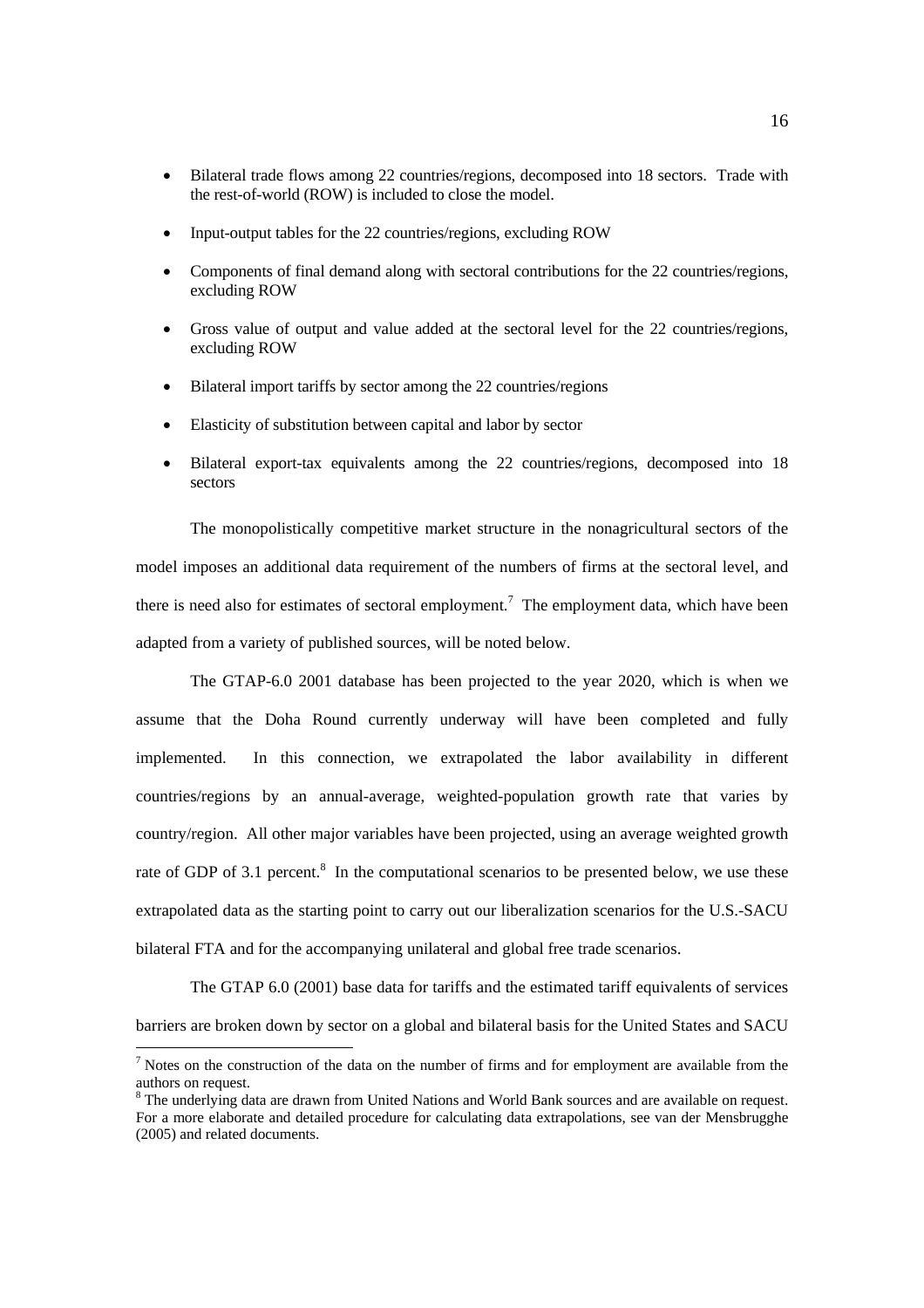in Table 1. The post-Uruguay Round tariff rates on agriculture, mining, and manufactures are applied rates and are calculated in GTAP by dividing tariff revenues by the value of imports by sector. For the United States, the highest import tariffs for manufactures are recorded for textiles, wearing apparel, and leather products & footwear, both globally and bilaterally. The SACU tariff rates on textiles, wearing apparel, and leather products & footwear are can also be seen to be relatively high. Other SACU sectors with relatively high tariff rates include non-metallic minerals and transportation equipment..

 The services barriers are based on financial data on average gross (price-cost) margins constructed initially by Hoekman (2000) and adapted for modeling purposes in Brown, Deardorff, and Stern (2002, 2003). The gross operating margins are calculated as the differences between total revenues and total operating costs. Some of these differences are presumably attributable to fixed costs. Given that the gross operating margins vary across countries, a portion of the margin can also be attributed to barriers to FDI. For this purpose, a benchmark is set for each sector in relation to the country with the smallest gross operating margin, on the assumption that operations in the benchmark country can be considered to be freely open to foreign firms. The excess in any other country above this lowest benchmark is then taken to be due to barriers to establishment by foreign firms.

 That is, the barrier is modeled as the cost-increase attributable to an increase in fixed cost borne by multinational corporations attempting to establish an enterprise locally in a host country. This abstracts from the possibility that fixed costs may differ among firms because of variations in market size, distance from headquarters, and other factors. It is further assumed that this cost increase can be interpreted as an ad valorem equivalent tariff on services transactions generally. It can be seen that the constructed services barriers are considerably higher than the import barriers on manufactures. While possibly subject to overstatement, it is generally acknowledged that many services sectors are highly regulated and thus restrain international services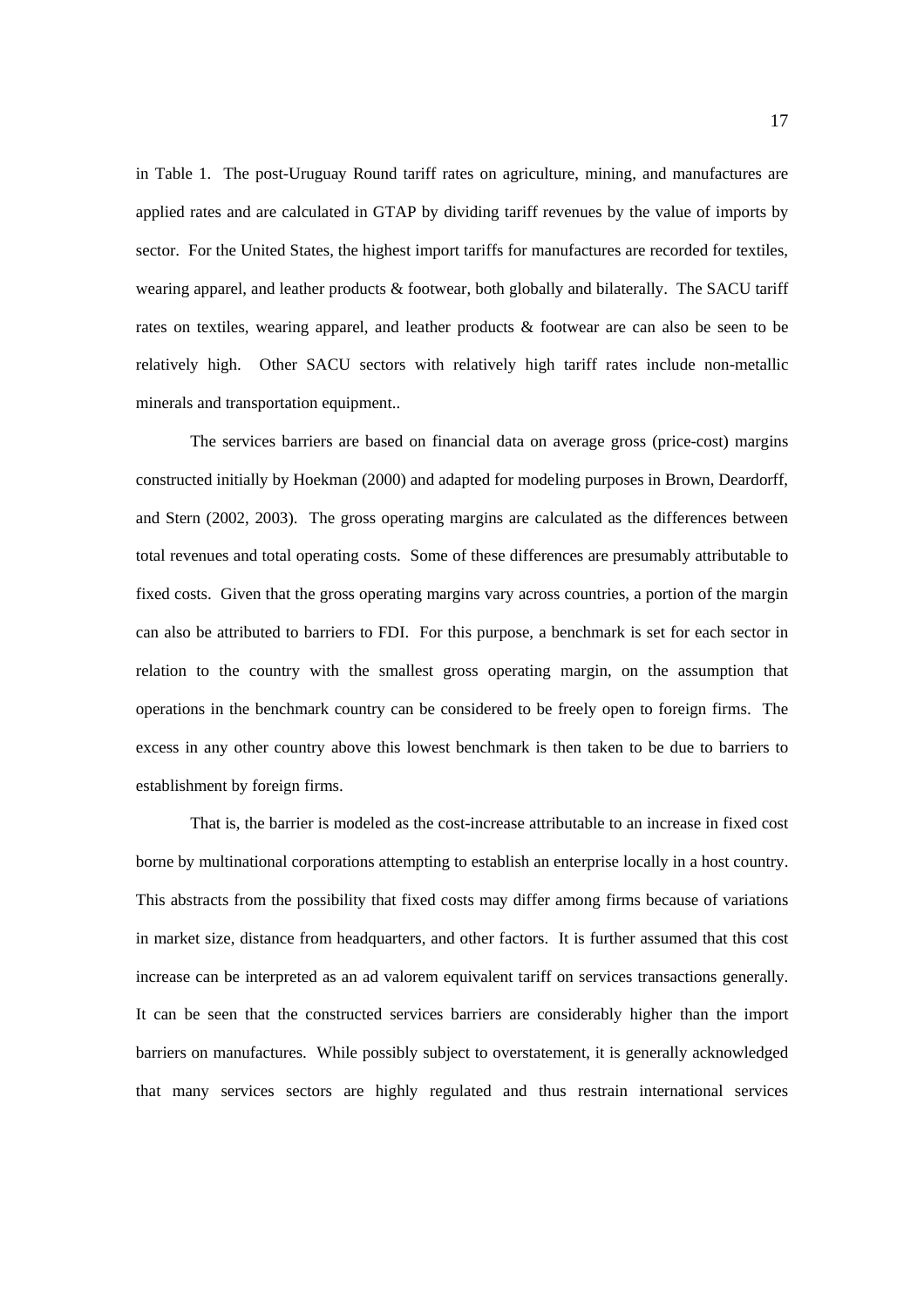transactions. This can be seen in the last four rows covering the services sectors in Table 1 for both the United States and SACU.

 The value and shares of U.S. exports and imports of goods and services for 2001 are broken down by sector according to destination and origin in Table 1. U.S. exports to SACU in 2002 totaled \$6.4 billion, with the largest values recorded for chemicals, machinery & equipment, transportation equipment, and services. The sectoral shares of U.S. exports to the SACU are relatively small, ranging between 0.1% and 1.0%. Overall, U.S. exports to the SACU were 0.5% of total U.S. exports. U.S. imports from SACU totaled \$9.6 billion in 2001, with the largest values recorded for chemicals, metal products, transportation equipment, and services. Imports of metal products were 3.5% of U.S. imports, while the remaining sectoral shares were mostly less than 1%. Imports from SACU were 0.5% of total U.S. imports.

 SACU exports totaled \$54.4 billion and total imports were \$34.0 billion in 2001. The United States accounted for 13.1% of total SACU exports and 12.2% of total SACU imports. The sectoral values and shares of the United States in SACU exports and imports are also provided in Table 1, and it is evident that the United States accounts for sizable shares in a number of sectors. As already noted, a significant proportion of SACU member trade is channeled through South Africa. Also, trade with the European Union is quite important.

 Employment by sector is indicated in the last two columns of Table 1. More than 80% of U.S. employment is in the services sectors and the remainder spread across agriculture and manufacturing. In the SACU, agriculture accounts for 25.3% of total employment, manufactures for 8.9%, and services for 65.8%. Information on the stock of U.S. foreign direct investment (FDI) abroad is indicated in Table 2 for 2004. The total is \$5.0 billion, one-third of which is in manufacturing and the remainder in services and other industries. A further breakdown of the source and sectoral coverage of FDI in SACU member countries has been indicated in the background information given above.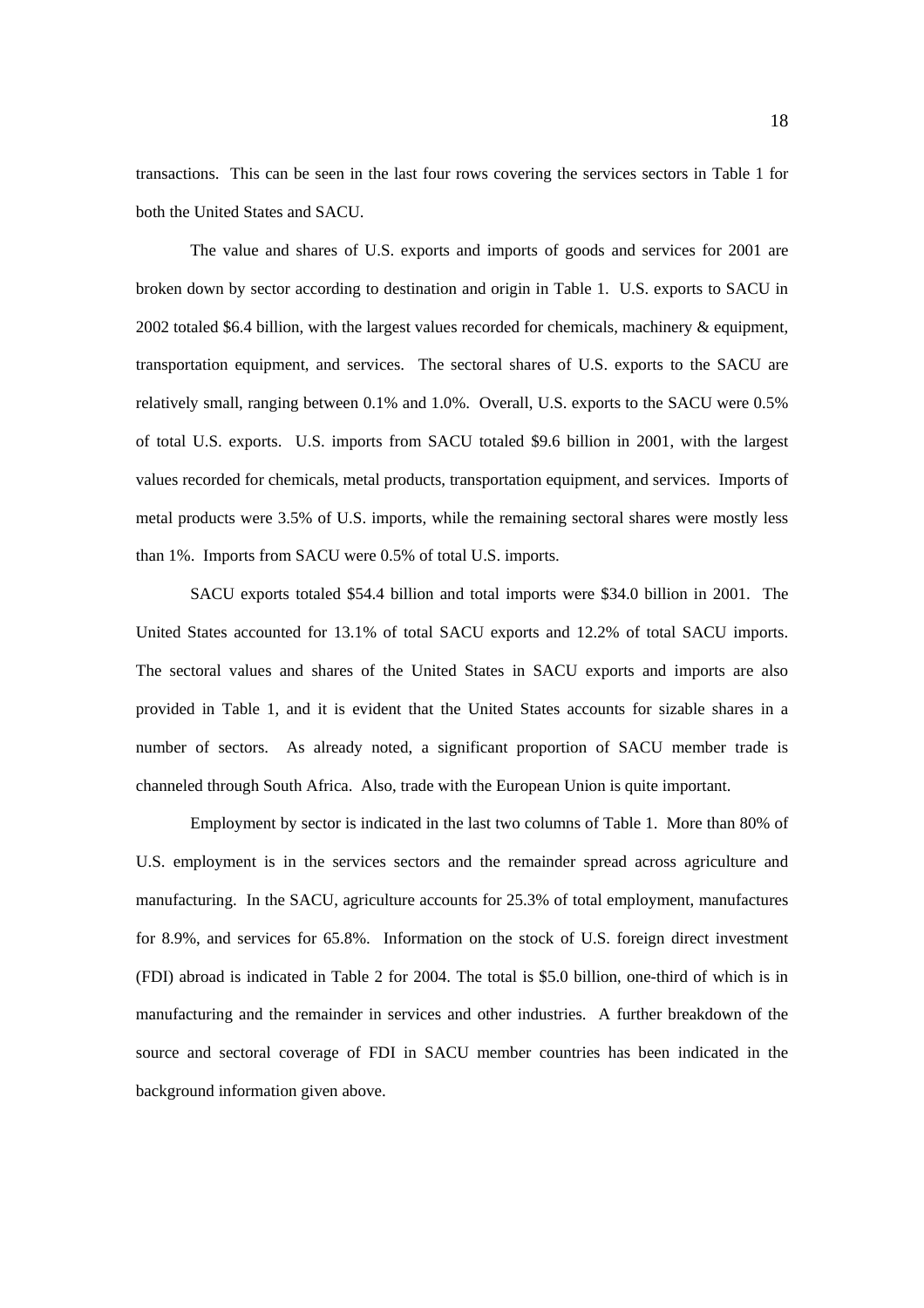With the foregoing by way of background, we turn now to our computational analysis, which will focus on the economic effects on the United States and the SACU of the bilateral removal of trade barriers on agricultural products, manufactures, and services as the result of a U.S.-SACU FTA. Depending on the details of the FTA negotiations, many of these bilateral barriers would be removed immediately, but some would be phased out over longer periods of time. For modeling purposes, however, we assume that all barriers are removed at the same time rather than in phases.

#### **Computational Results of a U.S.-SACU FTA**

The global welfare effects of the bilateral removal of agricultural protection, manufactures tariffs, and services barriers are indicated in Table 3a. It can be seen that there are negligible effects on economic welfare with the bilateral removal of agricultural protection. U.S. economic welfare is increased by \$1.6 billion with the bilateral elimination of manufactures tariffs and \$11.0 billion with the bilateral elimination of services barriers. The total improvement of U.S. economic welfare is \$12.6 billion, which is 0.07% of U.S. GDP. The real returns to U.S. capital and the real return to labor are increased negligibly. Global economic welfare rises by \$14.6 billion. Economic welfare for the SACU is increased by \$2.2 billion (1.0% of GDP). The real return to capital rises by 0.4% and the real return to labor by 0.7%.

 The sectoral effects on exports, imports, gross output, and employment are indicated in Table 3b. The percentage increases in U.S. sectoral exports to SACU are all considerably below 1%. The largest absolute increases in U.S. sectoral exports are in chemicals (\$108 million), transportation equipment (\$357 million), machinery  $\&$  equipment (\$118 million), trade  $\&$ transport (\$175 million), and other private services (\$257 million). Total U.S. exports are increased by \$1.3 billion. The increases in U.S. imports from SACU are very small in percentage terms. The largest absolute increases in U.S. imports are in textiles and wearing apparel (\$289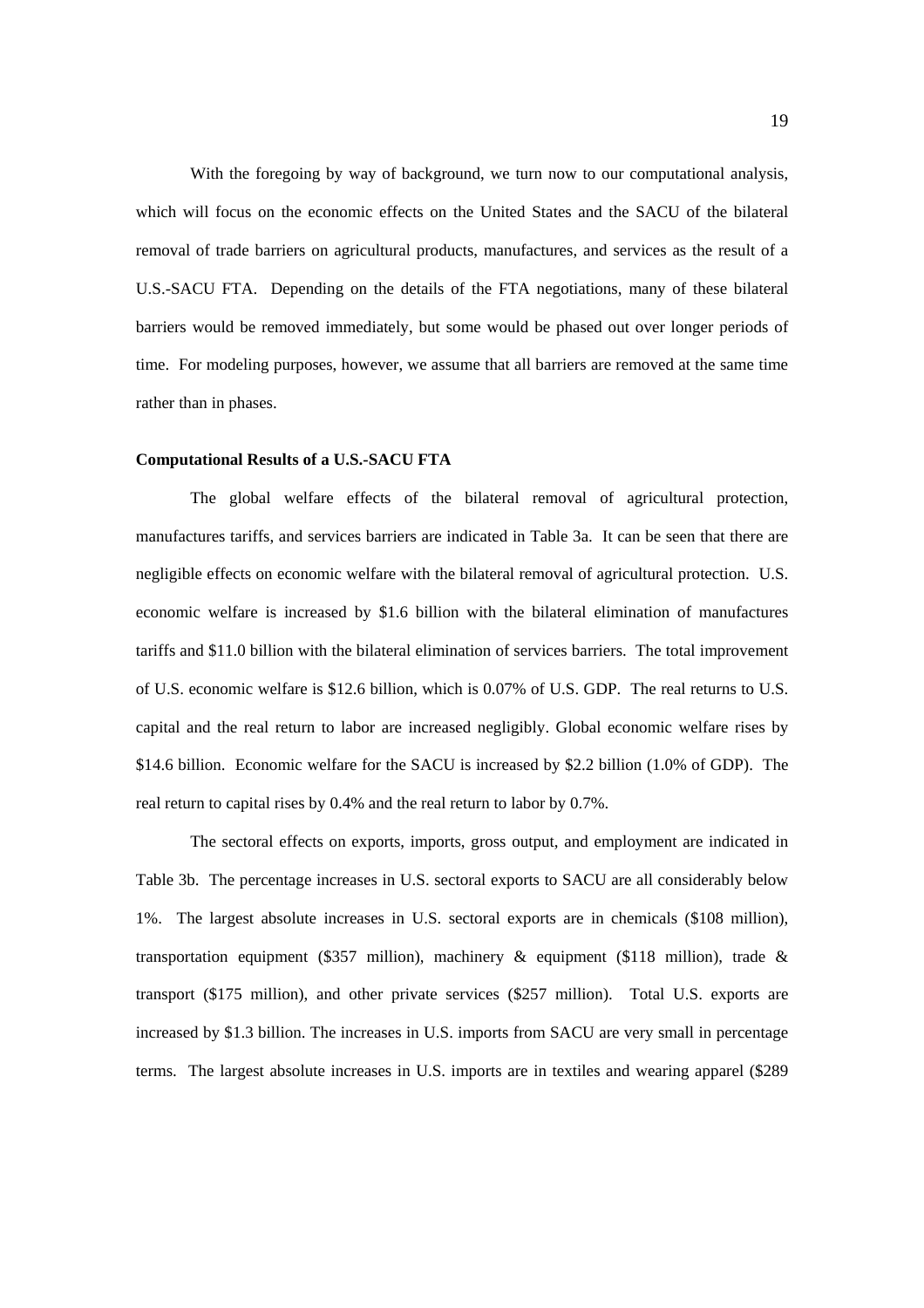million), trade & transport services (\$662 million), other private services (\$181 million), and government and related services (\$137 million). Total U.S. imports are increased by \$1.3 billion.

 Total SACU exports are increased by \$1.2 billion, with the largest increases in food, beverages & tobacco (\$52 million), textiles and wearing apparel (\$439 million), and services (\$995 million). The percentage increases in SACU exports are sizable in textiles and wearing apparel and services. SACU imports increase by \$1.2 billion, with the largest increases in agricultural products and food, beverages & tobacco (\$82 million), chemicals (\$126 million), transportation equipment and machinery & equipment (\$377 million), and services (\$479 million). There are significant percentage increases in several SACU import sectors.

There are small increases in U.S. sectoral gross outputs, except for wearing apparel.<sup>9</sup> The sectoral percentage changes in U.S. employment are very small. In terms of number of workers, there are employment increases particularly in U.S. agriculture and food, beverages & tobacco (389 workers), wood and wood products and chemicals (385 workers), metal products (551 workers), transportation equipment (1,080 workers), machinery & equipment (569 workers), and other private services (361 workers). There are employment declines in textiles (-579 workers), wearing apparel (-352 workers), trade & transport (-2,180 workers) and government and related services (-614 workers). These employment changes are determined by changes in outputs and by capital-labor substitution and broadly reflect U.S. comparative advantage.

Gross outputs in the SACU increase especially in textiles (6.1%) and wearing apparel (23.3%), and there are small percentage changes in other sectors. It is evident that labor and capital are attracted to textiles and wearing apparel, with increases of 3,471 and 27,135 workers in these sectors as well as in trade & transport services (401 workers). Employment declines in all other sectors, especially agriculture and food, beverages & tobacco (-6,418 workers), metal products, transportation equipment, machinery & equipment, and other manufactures (-7,075

<sup>&</sup>lt;sup>9</sup> It may be noted that changes in gross output will reflect the combined changes in sectoral exports and imports and domestic consumption resulting from the removal of the trade barriers. Changes in gross output may therefore be positive or negative as our computational results indicate.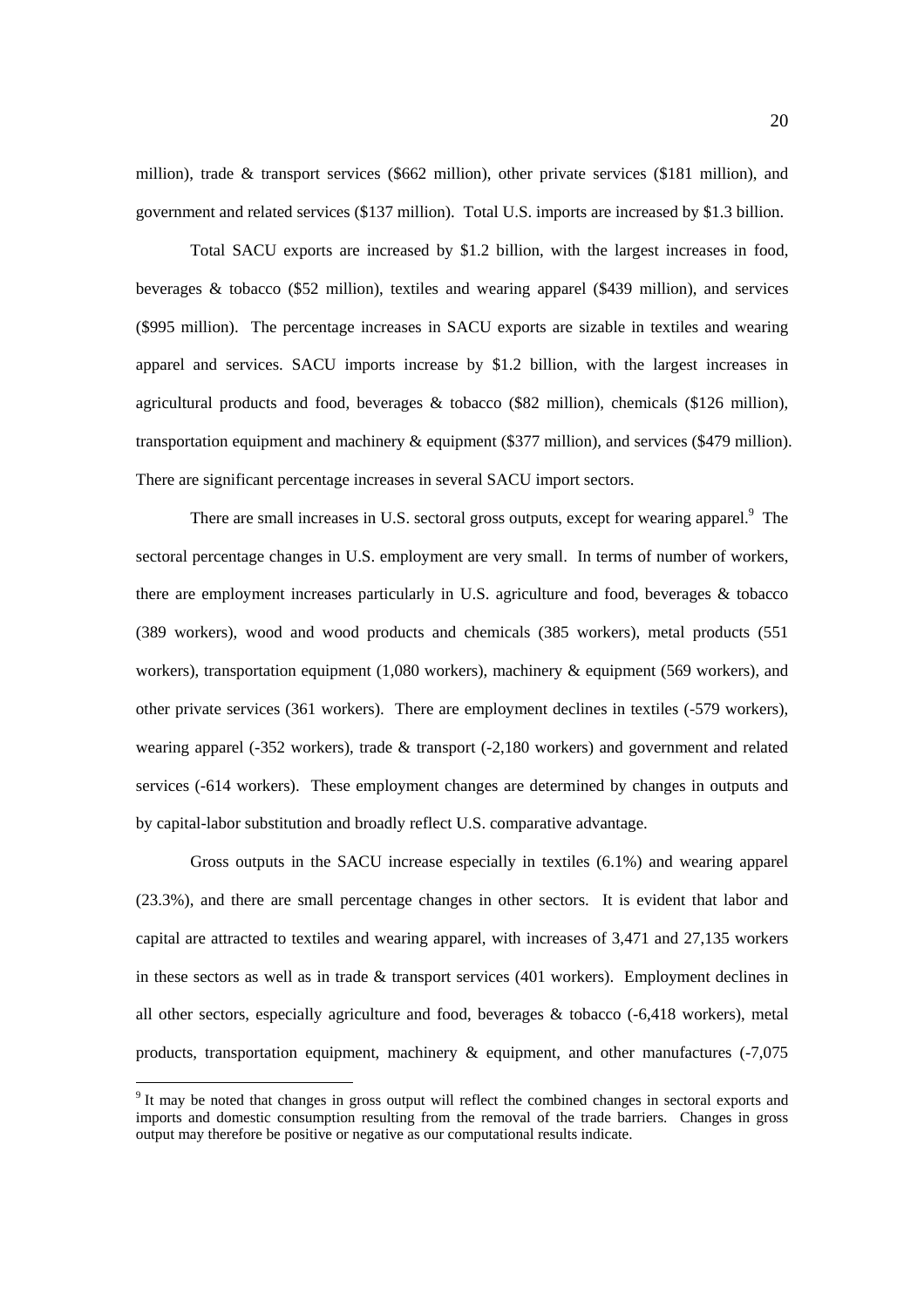workers), and construction and other services (-13,344 workers). These sectoral employment changes may accordingly reflect SACU comparative advantage. While the U.S.-SACU FTA would be phased in over a period of years, the SACU employment shifts noted suggest a possible need for programs of assistance for dislocated workers who would change employment between sectors. Adjustment costs would thus have to be factored into the assessment of the welfare effects of the U.S.-SACU FTA.

The effects on bilateral U.S. trade with SACU and other trading partners are provided in Table 3c. U.S. bilateral exports to SACU and bilateral imports from SACU increase by \$1.4 billion and \$1.2 billion, respectively. There are indications of trade diversion, but the amounts involved appear small.

Our modeling results just described reflect the bilateral elimination of barriers to trade in agricultural products, manufactures, and services. As noted in the discussion of the main features and objectives of the U.S.-SACU FTA, there are a number of non-trade features that are covered as well. While no allowance has been made for these other features, as discussed above, there has been concern especially from the SACU members about the potentially detrimental effects of the restrictions involving intellectual property rights, in particular access to low-cost pharmaceuticals. While there may be benefits from some particular non-trade features, the relatively small size of the benefits calculated from a bilateral FTA suggests that these non-trade benefits are likely also to be fairly small. It should also be noted that no account has been taken of possible increases in U.S. foreign direct investment in the SACU members in response to the incentives provided by the bilateral liberalization, and no allowance has been made for possible increases in capital formation and economic growth and improvements in productivity in the United States and the SACU members. But again, these effects are likely to be small. It can be said therefore that while our modeling results may constitute a lower bound to the welfare changes due to a U.S.-SACU bilateral FTA, it remains unclear how significant any beneficial non-trade and growth effects of the SACU FTA may be.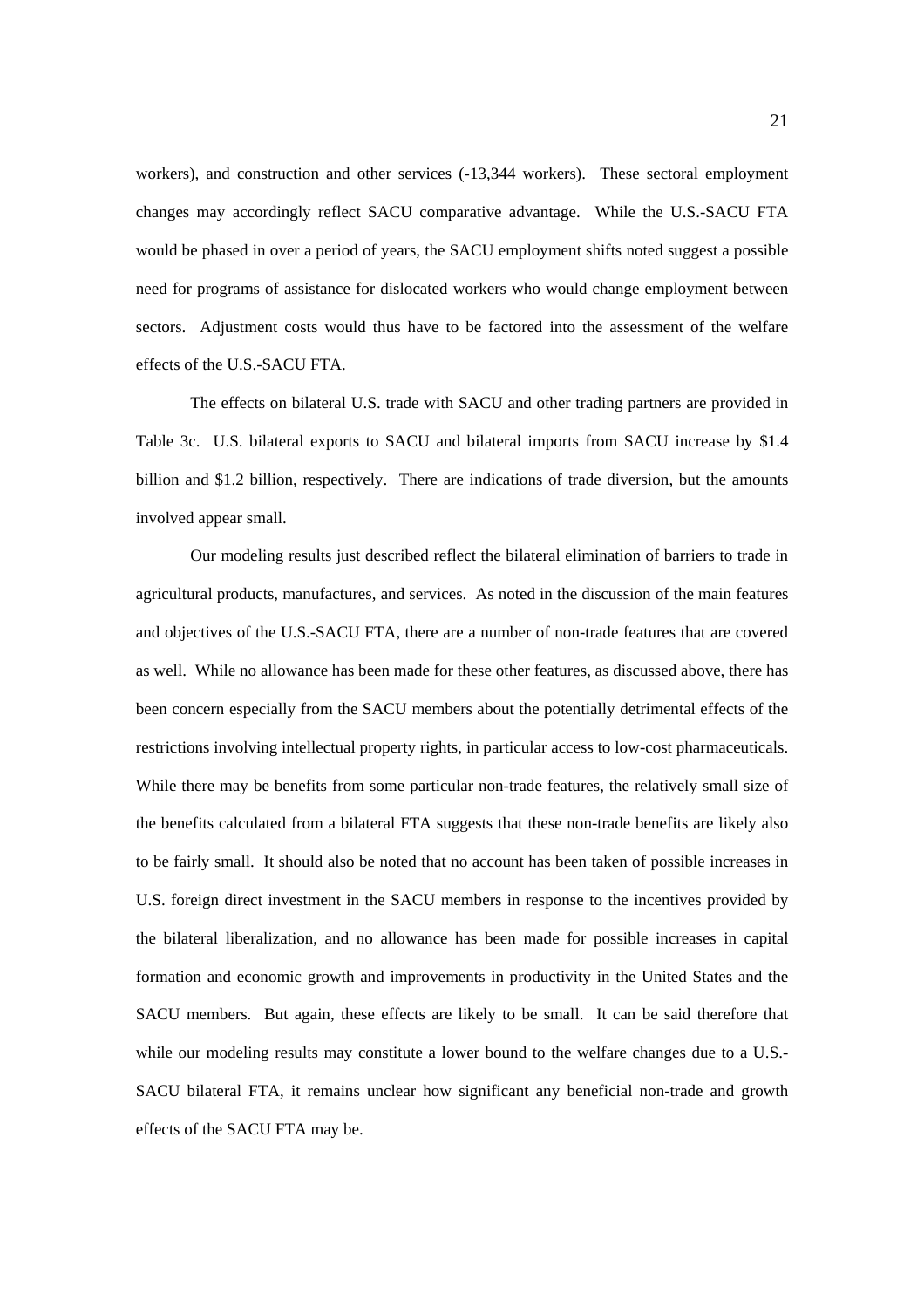# **IV. Welfare Comparisons of a U.S.-SACU Bilateral FTA, Unilateral Free Trade, and Global Free Trade**

Having analyzed the economic effects of a bilateral U.S.-SACU FTA, we now consider

whether the U.S. and SACU economic interests would be more or less enhanced by unilateral free

trade and global (multilateral) free trade as compared to the adoption of a bilateral FTA. The

welfare comparisons are indicated in Table 4 and can be summarized as follows:

- 1. Global economic welfare is increased by \$770.6 billion with U.S. unilateral free trade and by \$31.0 billion with SACU unilateral free trade, as compared to U.S.-SACU FTA liberalization of \$14.6 billion.
- 2. With unilateral free trade, U.S. economic welfare increases by \$514.6 billion (2.9% of GDP) compared to \$12.6 billion (0.1% of GDP) with a bilateral U.S.-SACU FTA. SACU unilateral free trade increases SACU welfare by \$12.5 billion (5.7% of GDP) compared to \$2.2 billion (1.0% of GNP) with a U.S.-SACU FTA.
- 3. Global (multilateral) free trade increases total economic welfare by \$3.5 trillion compared to \$770.6 billion and \$31.0 billion with unilateral U.S. and SACU free trade and \$14.6 billion with a bilateral U.S.-SACU FTA.
- 4. With global free trade, U.S. economic welfare rises by \$824.6 billion (4.6% of GDP) compared to \$514.6 billion (2.9% of GDP) with unilateral free trade and \$12.6 billion (0.1% of GDP) with a bilateral U.S.-SACU FTA. SACU welfare increases by \$15.8 billion (7.2% of GDP) with global free trade compared to \$12.5 billion for SACU unilateral free trade and \$2.2 billion for bilateral U.S.-SACU FTA liberalization.

These calculations clearly show that multilateral trade liberalization offers potentially far greater increases in economic welfare for the United States and the SACU and other countries/regions in the global trading system as compared to a bilateral U.S.-SACU FTA and unilateral liberalization. This would be the case even if there would be less than complete free trade globally. That is, if existing trade barriers in the ongoing Doha Development Agenda negotiations were to be reduced, for example, by one-third or one-half, the resulting global and national gains would be proportionally lower. But these welfare gains would still far exceed the welfare gains from a bilateral U.S.-SACU FTA and would serve to offset the negative welfare effects of any trade diversion resulting from a U.S.-SACU FTA. This would almost certainly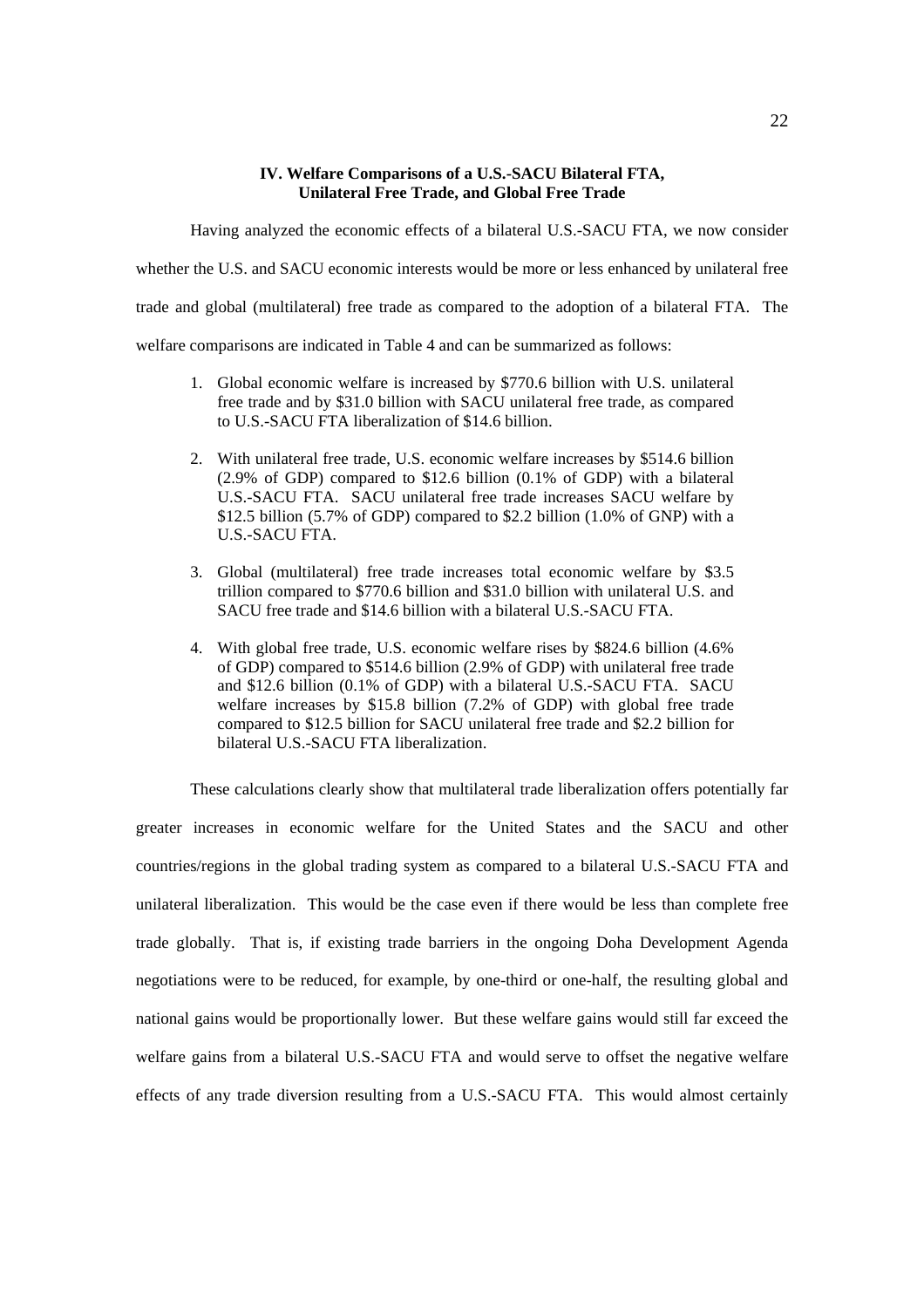remain true even if there are other benefits from the non-trade aspects of the U.S.-SACU FTA and possible increases in capital accumulation and productivity.

#### **V. Summary and Conclusions**

 This paper has been designed to analyze the potential economic effects of bilateral negotiations for an FTA between the United States and the Southern African Customs Union (SACU). The U.S.-SACU FTA bilateral negotiations were initiated in June 2003. But following a number of official meetings, the negotiations were deadlocked over a series of issues of concern to the SACU. The bilateral FTA negotiations have now been replaced by an effort to negotiate a framework agreement covering trade and investment issues and possibly a bilateral FTA at some future time.

To help determine whether a bilateral FTA might be in the SACU members' joint interests, we have used the Michigan Model of World Production and Trade to assess the welfare and other economic effects of a bilateral FTA. For modeling purposes, the focus was on the effects of the bilateral removal of trade barriers, which lend themselves most readily to quantification. The non-trade aspects of the FTA may also be important but are intrinsically more difficult to incorporate into a modeling framework. The conclusion was that the welfare benefits of a bilateral FTA are rather small in both absolute and relative terms, and that the non-trade and dynamic benefits of the SACU FTA are unlikely to alter these results significantly.

 To provide a broader perspective on the potential economic effects of a U.S.-SACU FTA, the model was also used to calculate the effects of unilateral tariff removal and global free trade. It was shown that unilateral free trade would result in much larger increases in economic welfare for the United States and SACU as compared to the FTA bilateral trade liberalization. Finally, the effects of global (multilateral) free trade were shown to be greater for the United States and SACU as compared to both the bilateral FTA liberalization and unilateral tariff removal. Our results suggest accordingly that the interests of the global trading community, including the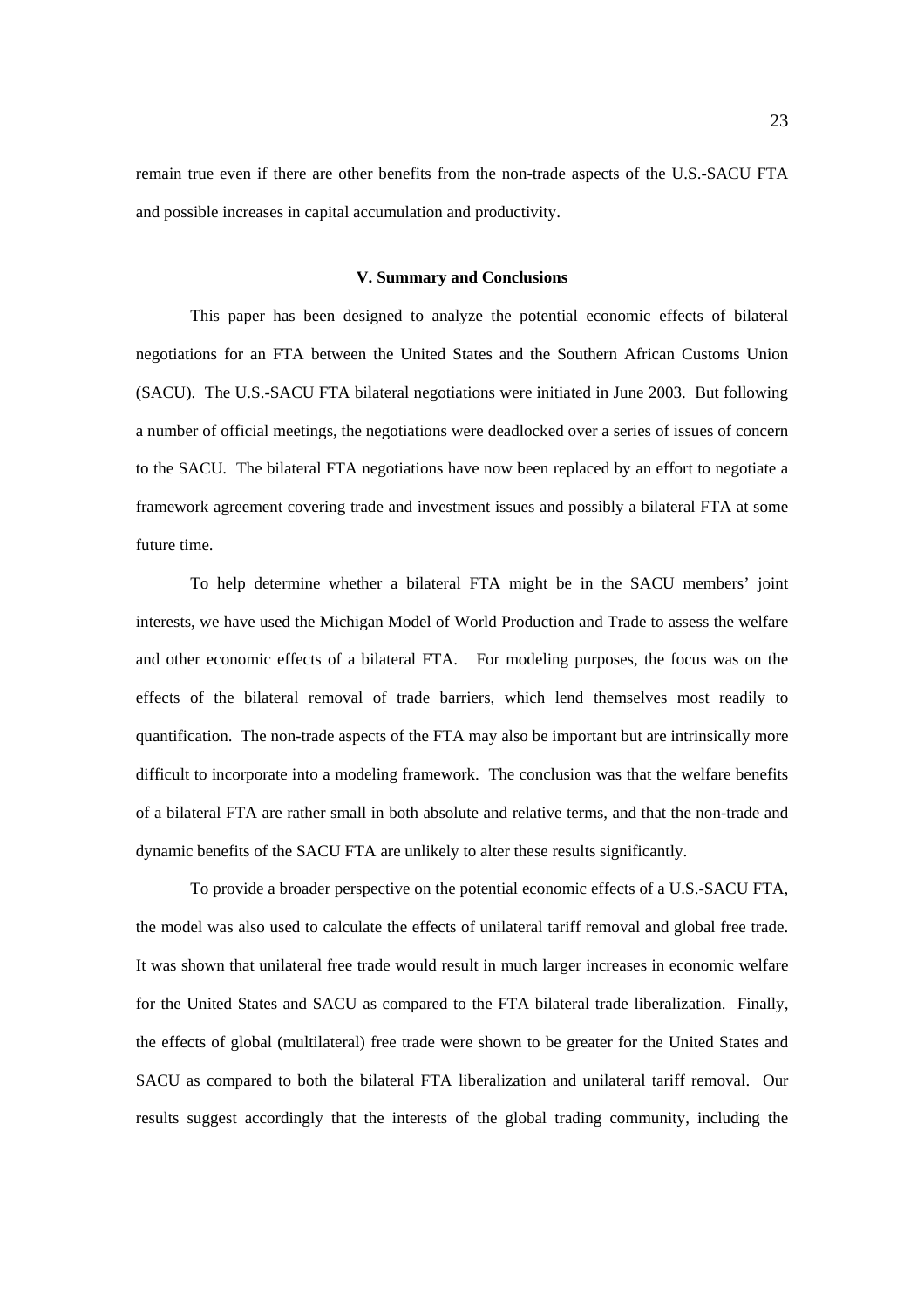United States and SACU, could be better served by unilateral and especially multilateral liberalization rather than a bilateral FTA.10

<sup>&</sup>lt;sup>10</sup> This conclusion is reinforced in Brown, Kiyota, and Stern (2006) in which the negative effects of overlapping FTAs negotiated or in process by the United States and Japan are contrasted with the benefits that unilateral or multilateral free trade may provide.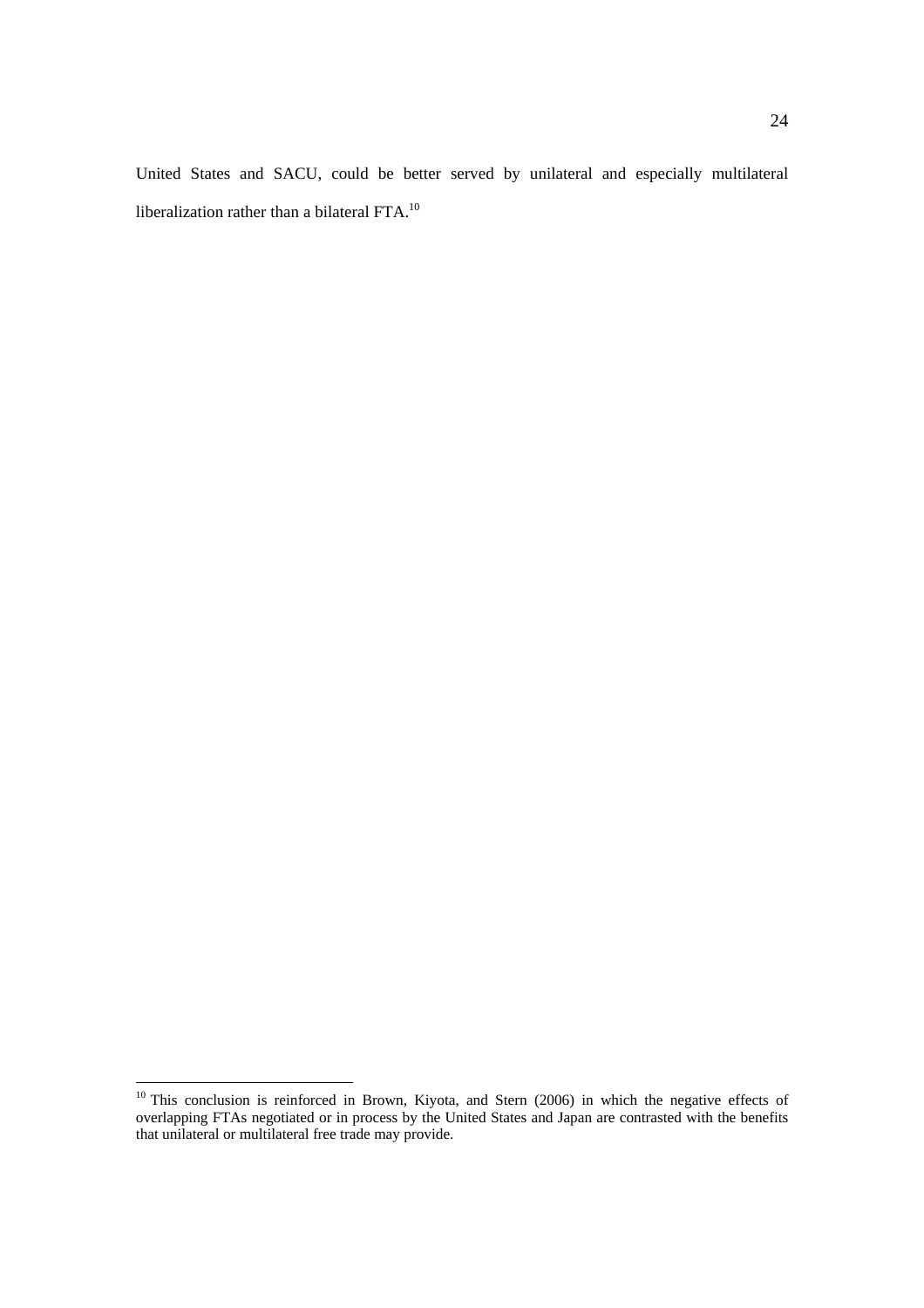#### **References**

- Avafia, Tenu. 2005. "New Issues," in Consumers International Africa Office, "The Proposed US-SACU Free Trade Agreement: Analysis and Potential Impacts: Briefing Papers."
- Brown, Drusilla K. and Robert M. Stern. 1989a. "Computational Analysis of the U.S.-Canadian Free Trade Agreement: The Role of Product Differentiation and Market Structure," in Robert C. Feenstra (ed.), *Trade Policies for International Competitiveness*, Chicago, IL: University of Chicago Press.
- Brown, Drusilla K. and Robert M. Stern. 1989b. "Computable General Equilibrium Estimates of the Gains from U.S.-Canadian Trade Liberalization," in David Greenaway, Thomas Hyclak, and Robert J. Thornton (eds.), *Economic Aspects of Regional Trading Arrangements*, London: Harvester Wheatsheaf.
- Brown, Drusilla K., Alan V. Deardorff, and Robert M. Stern. 2002. "CGE Modeling and Analysis of Multilateral and Regional Negotiating Options," in Robert M. Stern (ed.), *Issues and Options for U.S.-Japan Trade Policies*, Ann Arbor, MI: University of Michigan Press.
- Brown, Drusilla K., Alan V. Deardorff, and Robert M. Stern. 2003. "Multilateral, Regional, and Bilateral Trade-Policy Options for the United States and Japan," *The World Economy*, 26(6): 803-828.
- Brown, Drusilla K., Kozo Kiyota, and Robert M. Stern. 2004. "Computational Analysis of the Economic Effects on the United States of the U.S. Bilateral Free Trade Agreements with Central America, Australia, and Morocco." A Report prepared for the U.S. Department of Labor, April 24, unpublished.
- Brown, Drusilla K., Kozo Kiyota, and Robert M. Stern. 2006. "Computational Analysis of the Menu of U.S.-Japan Trade Policies," *The World Economy,* 29(6): 805-855.
- Deardorff, Alan V. and Robert M. Stern. 1990. *Computational Analysis of Global Trading Arrangements.* Ann Arbor, MI: University of Michigan Press.
- Dimaranan, Betina V. and Robert A. McDougall. 2005. *Global Trade, Assistance, and Protection: The GTAP 6 Data Base.* West Lafayette, IN: Center for Global Trade Analysis, Purdue University.
- Francois, Joseph and Anna Strutt. 1999. "Post Uruguay Round Tariff Vectors for GTAP Version 4," Erasmus University, manuscript.
- Hoekman, Bernard. 2000. "The Next Round of Services Negotiations: Identifying Priorities and Options," *Federal Reserve Bank of St. Louis Review* 82: 31-47.
- *Inside U.S. Trade.* 2006. "U.S. Drops FTA with SACU, Starts Trade and Investment Work Program," (April 21).
- International Labor Organization. 2005. LABORSTA [http://laborsta.ilo.org/cgi-bin/brokerv8. exe].
- Langton, Danielle. 2005. "United States-Southern African Customs Union (SACU) Free Trade Agreement Negotiations: Background and Potential Issues," Congressional Research Service, The Library of Congress, *CRS Report for Congress* (January 3).
- Leith, J. Clark and John Whalley. 2004. "Competitive Liberalization and a U.S.-SACU FTA," in Jeffrey J. Schott (ed.), *Free Trade Agreement: US Strategies and Priorities.* Washington, D.C.: Institute for International Economics.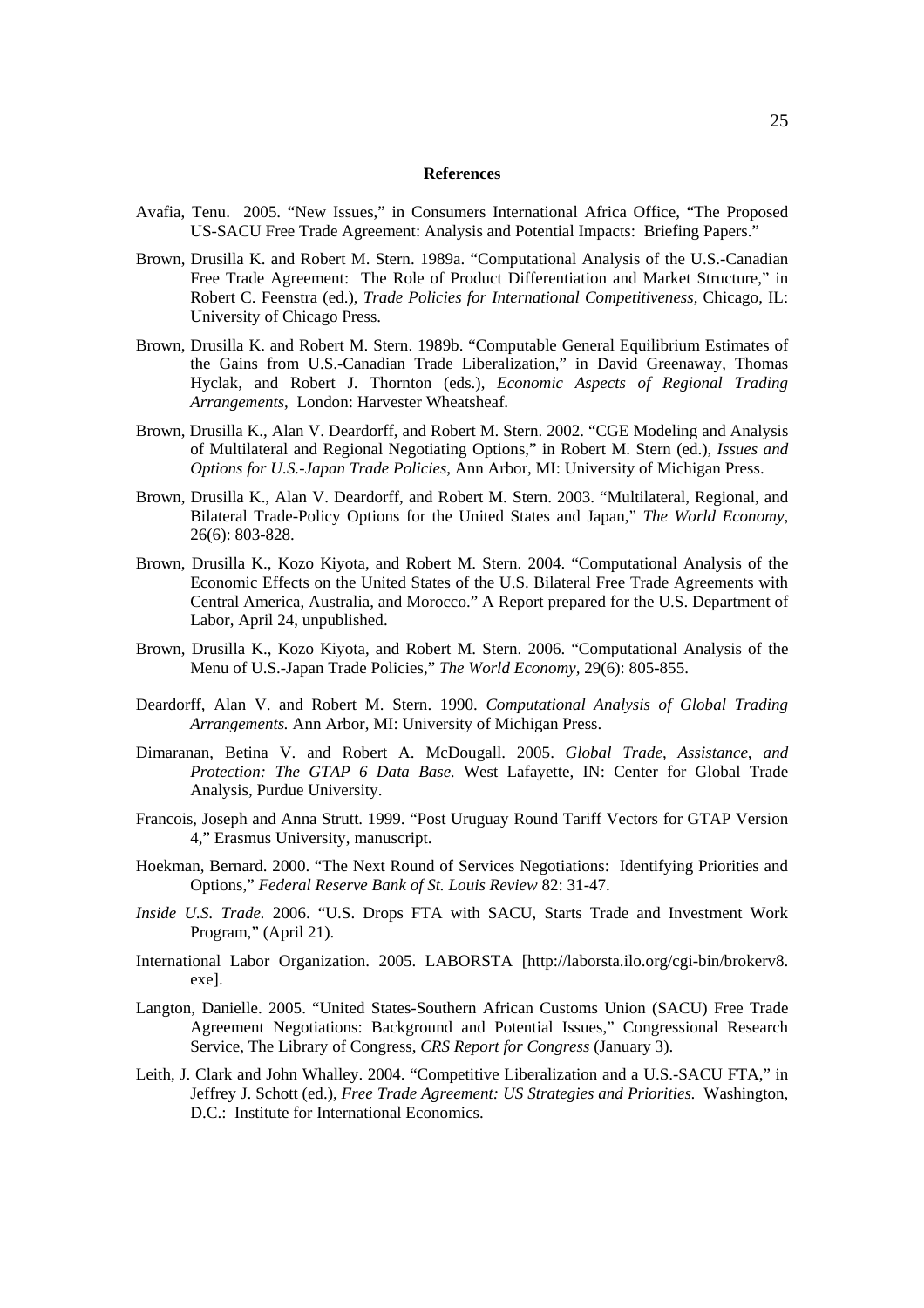- Stolper, Wolfgang and Paul A. Samuelson. 1941. "Protection and Real Wages," *Review of Economic Studies*, 9(1): 58-73.
- U.S. Bureau of Economic Analysis. 2005. *Survey of Current Business*, 85(9):136.
- United Nations Industrial Development Organization (UNIDO). 2005. *UNIDO Industrial Statistics Database 2003 at the 3-digit Level of ISIC (Revision 2) on CD-ROM*, Geneva: UNIDO.
- USTR. 2003. "Notification Letters for Congressional Leaders," SACU FTA, www.ustr.gov, November 5.
- USTR. 2006. "U.S.-SACU Agree to Pursue Concrete Steps to Deepen Trade and Investment Relations," Press Release, 4/18/2006.
- Van der Mensbrugghe, Dominique. 2005. *Linkage Technical Reference Document*, World Bank.
- World Bank. 2005. *World Development Indicators on CD-ROM*, Washington, D.C.: World Bank.
- World Trade Organization. 2003. *Trade Policy Review: Southern African Customs Union, 2003*, Geneva: World Trade Organization.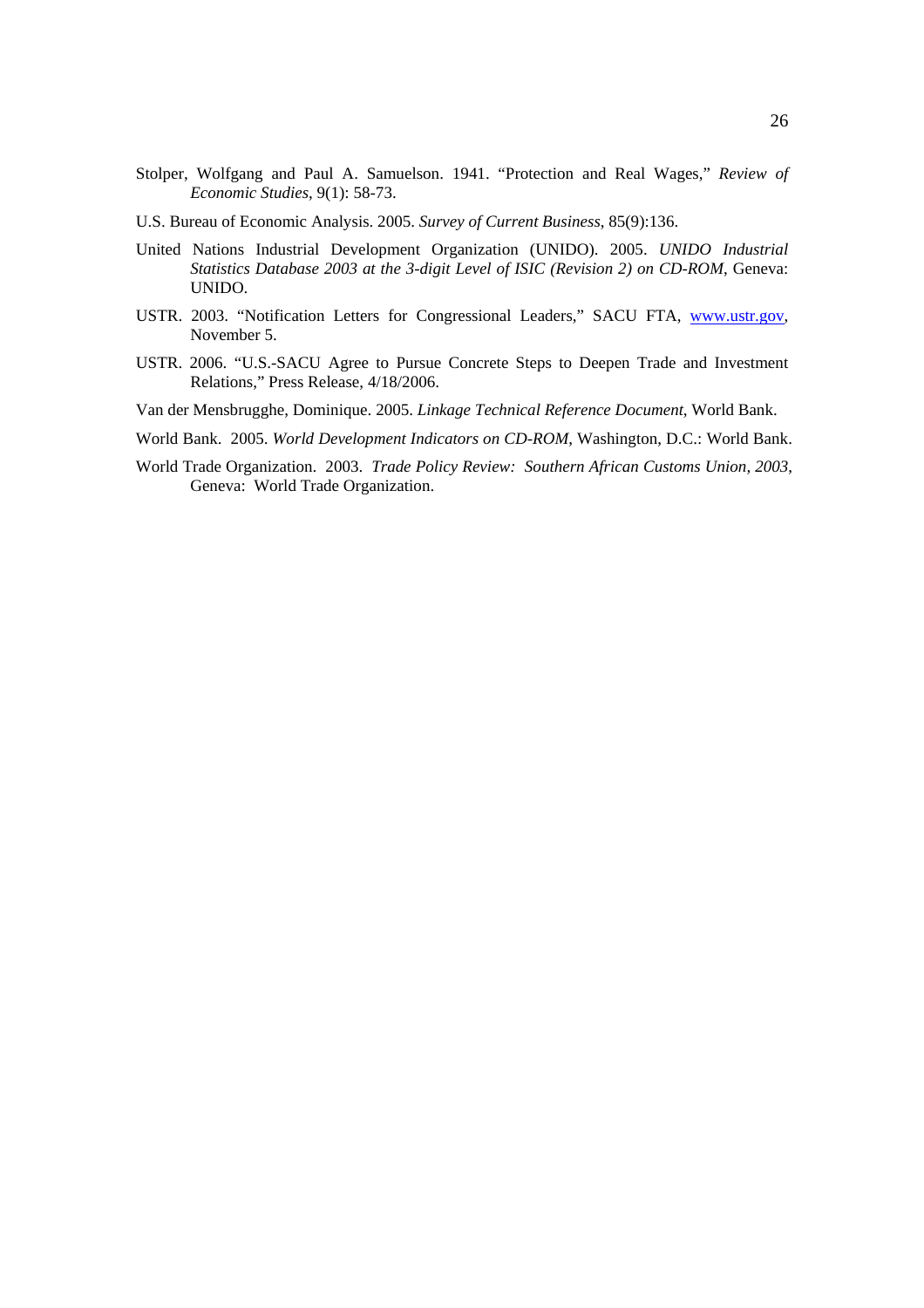| <b>United States</b>            |        | Tariff      | Exports (million \$) |                | Exports (%) |             | Imports (million \$) |                | Imports $(\%)$ |             |            | Employment  |
|---------------------------------|--------|-------------|----------------------|----------------|-------------|-------------|----------------------|----------------|----------------|-------------|------------|-------------|
|                                 | Global | <b>SACU</b> | World                | <b>SACU</b>    | World       | <b>SACU</b> | World                | <b>SACU</b>    | World          | <b>SACU</b> | $\%$       | Workers     |
| Agriculture                     | 0.9    | 1.2         | 50,349               | 69             | 100.0       | 0.1         | 33,010               | 129            | 100.0          | 0.4         | 2.4        | 3,559,337   |
| Mining                          | 0.0    | 0.0         | 10,290               | 42             | 100.0       | 0.4         | 111,592              | 271            | 100.0          | 0.2         | 0.4        | 615,851     |
| Food, Beverages & Tobacco       | 2.4    | 3.8         | 46,542               | 101            | 100.0       | 0.2         | 55,629               | 200            | 100.0          | 0.4         | 1.5        | 2,154,563   |
| Textiles                        | 5.5    | 6.3         | 20,188               | 41             | 100.0       | 0.2         | 49,506               | 398            | 100.0          | 0.8         | 0.6        | 844,752     |
| Wearing Apparel                 | 10.0   | 12.1        | 8,180                | 12             | 100.0       | 0.1         | 81,210               | 483            | 100.0          | 0.6         | 0.4        | 615,892     |
| Leather Products & Footwear     | 7.3    | 0.2         | 3,087                | $\tau$         | 100.0       | 0.2         | 35,945               | 39             | 100.0          | 0.1         | 0.1        | 91,748      |
| Wood & Wood Products            | 0.2    | 0.0         | 44,893               | 179            | 100.0       | 0.4         | 101,316              | 154            | 100.0          | 0.2         | 1.5        | 2,236,392   |
| Chemicals                       | 1.6    | 0.2         | 164,557              | 835            | 100.0       | 0.5         | 173,616              | 612            | 100.0          | 0.4         | 1.9        | 2,717,185   |
| Non-metallic Min. Products      | 3.1    | 0.0         | 22,210               | 161            | 100.0       | 0.7         | 32,066               | 83             | 100.0          | 0.3         | 0.5        | 723,522     |
| <b>Metal Products</b>           | 1.0    | 0.1         | 53,550               | 140            | 100.0       | 0.3         | 103,585              | 3,664          | 100.0          | 3.5         | 2.1        | 3.120.179   |
| <b>Transportation Equipment</b> | 1.1    | 0.0         | 176,010              | 1,731          | 100.0       | 1.0         | 306,458              | 685            | 100.0          | 0.2         | 1.5        | 2,245,828   |
| Machinery & Equipment           | 0.6    | 0.0         | 446,615              | 1,540          | 100.0       | 0.3         | 596,748              | 593            | 100.0          | 0.1         | 3.6        | 5,335,171   |
| Other Manufactures              | 1.2    | 0.1         | 23,522               | 101            | 100.0       | 0.4         | 91,602               | 947            | 100.0          | 1.0         | 0.4        | 519,173     |
| Elec., Gas & Water              | 0.0    | 0.0         | 1,170                | 3              | 100.0       | 0.3         | 3,364                | 17             | 100.0          | 0.5         | 1.0        | 1,529,309   |
| Construction                    | 9.0    | 9.0         | 4,380                | $\overline{4}$ | 100.0       | 0.1         | 1,222                | $\mathbf{1}$   | 100.0          | 0.1         | 7.1        | 10,406,472  |
| Trade & Transport               | 27.0   | 27.0        | 99,462               | 548            | 100.0       | 0.6         | 132,696              | 925            | 100.0          | 0.7         | 26.7       | 39,103,833  |
| <b>Other Private Services</b>   | 31.0   | 31.0        | 175,301              | 543            | 100.0       | 0.3         | 111,727              | 223            | 100.0          | 0.2         | 12.3       | 18,105,155  |
| <b>Government Services</b>      | 25.0   | 25.0        | 70,759               | 360            | 100.0       | 0.5         | 33,156               | 200            | 100.0          | 0.6         | 36.0       | 52,786,155  |
| Total                           |        |             | 1,421,064            | 6,417          | 100.0       | 0.5         | 2,054,450            | 9,624          | 100.0          | 0.5         | 100.0      | 146,710,516 |
| <b>SACU</b>                     |        | Tariff      | Exports (million \$) |                | Exports (%) |             | Imports (million \$) |                | Imports $(\%)$ |             | Employment |             |
|                                 | Global | U.S.        | World                | U.S.           | World       | U.S.        | World                | U.S.           | World          | U.S.        | %          | Workers     |
| Agriculture                     | 2.2    | 4.3         | 1266.6               | 72.4           | 100.0       | 3.2         | 792                  | 45             | 100.0          | 5.7         | 25.3       | 5,011,163   |
| Mining                          | 0.0    | 0.0         | 2,825                | 44             | 100.0       | 3.5         | 1,767                | 27             | 100.0          | 1.5         | 1.7        | 329,366     |
| Food, Beverages & Tobacco       | 0.0    | 0.0         | 3,035                | 111            | 100.0       | 4.1         | 1,898                | 69             | 100.0          | 3.7         | 1.1        | 215,250     |
| <b>Textiles</b>                 | 11.3   | 17.5        | 1,557                | 43             | 100.0       | 32.1        | 974                  | 27             | 100.0          | 2.8         | 0.4        | 72,659      |
| Wearing Apparel                 | 15.4   | 4.8         | 724                  | 12             | 100.0       | 53.3        | 453                  | $\tau$         | 100.0          | 1.6         | 0.6        | 125,624     |
| Leather Products & Footwear     | 8.5    | 9.2         | 552                  | 7              | 100.0       | 10.3        | 345                  | 5              | 100.0          | 1.4         | 0.2        | 32,206      |
| Wood & Wood Products            | 1.8    | 3.3         | 2,339                | 193            | 100.0       | 3.9         | 1,463                | 121            | 100.0          | 8.2         | 1.1        | 214,752     |
| Chemicals                       | 2.6    | 3.7         | 7,200                | 874            | 100.0       | 11.7        | 4,503                | 547            | 100.0          | 12.1        | 0.9        | 173,072     |
| Non-metallic Min. Products      | 5.1    | 3.2         | 1,442                | 199            | 100.0       | 9.1         | 902                  | 125            | 100.0          | 13.8        | 0.4        | 77,981      |
| <b>Metal Products</b>           | 2.9    | 4.6         | 3,415                | 148            | 100.0       | 19.1        | 2,136                | 93             | 100.0          | 4.3         | 1.1        | 216,126     |
| <b>Transportation Equipment</b> | 13.7   | 6.8         | 7,718                | 1,762          | 100.0       | 14.5        | 4,827                | 1,102          | 100.0          | 22.8        | 0.5        | 90,247      |
| Machinery & Equipment           | 2.1    | 2.2         | 14,211               | 1,592          | 100.0       | 9.3         | 8,888                | 996            | 100.0          | 11.2        | 0.9        | 186,884     |
| Other Manufactures              | 4.2    | 3.0         | 1,145                | 105            | 100.0       | 13.1        | 716                  | 66             | 100.0          | 9.2         | 0.1        | 26,186      |
| Elec., Gas & Water              | 0.0    | 0.0         | 44                   | 3              | 100.0       | 2.7         | 27                   | $\overline{2}$ | 100.0          | 8.0         | 0.7        | 140,047     |
| Construction                    | 1.0    | 1.0         | 50                   | $\overline{4}$ | 100.0       | 7.8         | 31                   | $\overline{c}$ | 100.0          | 7.1         | 7.4        | 1,456,748   |
| Trade & Transport               | 11.0   | 11.0        | 3,318                | 548            | 100.0       | 19.3        | 2,075                | 343            | 100.0          | 16.5        | 16.3       | 3,233,912   |
| <b>Other Private Services</b>   | 17.0   | 17.0        | 2,822                | 543            | 100.0       | 13.9        | 1,765                | 339            | 100.0          | 19.2        | 7.3        | 1,447,819   |
|                                 |        |             |                      |                |             |             |                      |                |                |             |            |             |
| <b>Government Services</b>      | 4.0    | 4.0         | 716                  | 360            | 100.0       | 30.8        | 448                  | 225            | 100.0          | 50.3        | 34.1       | 6,741,237   |

**Table 1. Post-Uruguay Round Tariff Rates, Trade and Employment by Sector for the United States and SACU countries**

Sources: Tariff and trade data are adapted from Francois and Strutt (1999); Brown, Deardorff and Stern (2002); and Diamaranan and McDougall (2005).

Employment data are adapted from ILO website (2005); UNIDO (2005); and World Bank (2005).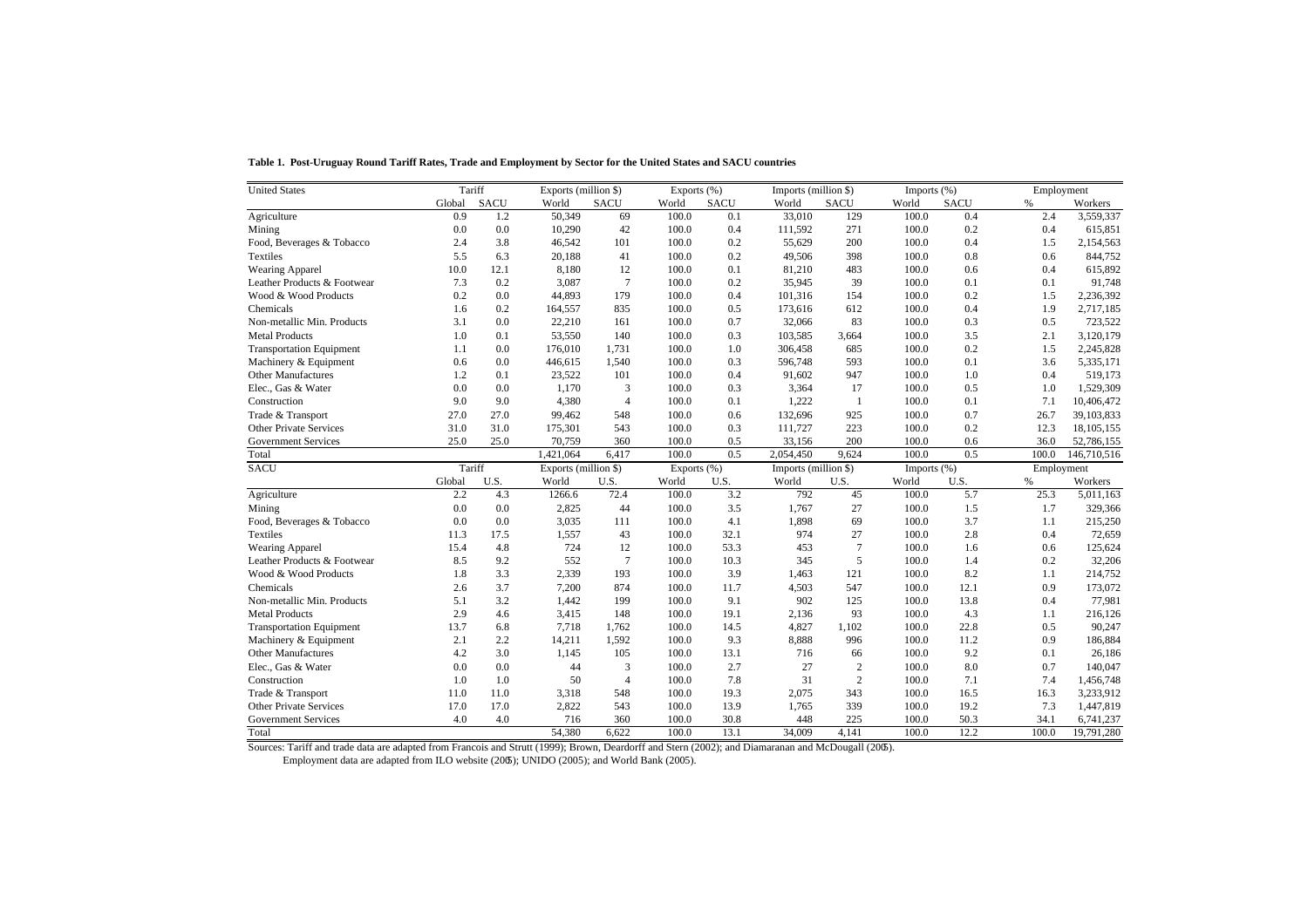|                         | (Percent of Total FDI Stock and Millions of U.S. Dollars) |           |              |
|-------------------------|-----------------------------------------------------------|-----------|--------------|
|                         |                                                           | World     | <b>SACU</b>  |
|                         |                                                           | Mil.      | Mil.         |
| Mining                  |                                                           | 101,477   | 120          |
| <b>Utilities</b>        |                                                           | 18,985    | $\mathbf{0}$ |
| Manufacturing Total     |                                                           | 428,235   | 1,679        |
|                         | Of which Food                                             | 26,021    | 14           |
|                         | Chemicals                                                 | 107,908   | 511          |
|                         | Primary and fabricated metals                             | 26,328    | $-15$        |
|                         | Machinery                                                 | 24,543    | 193          |
|                         | Computer and electronic products                          | 58,615    | 4            |
|                         | Electrical equipment, appliances, and components          | 12,392    | n.a.         |
|                         | Transportation equipment                                  | 48,418    | 762          |
| Wholesale trade         |                                                           | 136,949   | 436          |
| Information             |                                                           | 56,422    | 1,468        |
| Depository institutions |                                                           | 68,100    | n.a.         |
|                         | Finance (except depository institutions) and insurance    | 370,965   | 51           |
|                         | Professional, scientific, and technical services          | 42,110    | 113          |
| Other industries        |                                                           | 840,755   | n.a.         |
| Total                   |                                                           | 2,063,998 | 4,966        |
|                         |                                                           | World     | <b>SACU</b>  |
|                         |                                                           | $\%$      | $\%$         |
| Mining                  |                                                           | 4.9       | 2.4          |
| <b>Utilities</b>        |                                                           | 0.9       | 0.0          |
| Manufacturing Total     |                                                           | 20.7      | 33.8         |
|                         | Of which Food                                             | 1.3       | 0.3          |
|                         | Chemicals                                                 | 5.2       | 10.3         |
|                         | Primary and fabricated metals                             | 1.3       | $-0.3$       |
|                         | Machinery                                                 | 1.2       | 3.9          |
|                         | Computer and electronic products                          | 2.8       | 0.1          |
|                         | Electrical equipment, appliances, and components          | 0.6       | n.a.         |
|                         | Transportation equipment                                  | 2.3       | 15.3         |
| Wholesale trade         |                                                           | 6.6       | 8.8          |
| Information             |                                                           | 2.7       | 29.6         |
| Depository institutions |                                                           | 3.3       | n.a.         |
|                         | Finance (except depository institutions) and insurance    | 18.0      | 1.0          |
|                         | Professional, scientific, and technical services          | 2.0       | 2.3          |
| Other industries        |                                                           | 40.7      | n.a.         |
| Total                   |                                                           | 100.0     | 100.0        |

#### **Table 2. Stock of U.S. Foreign Direct Investment Abroad, 2004**

Notes: 1) FDI data for SACU refer only to South Aftica.

2) n.a. means not available.

Source: Adapted from U.S. Bureau of Economic Analysis (2005, Table 10.3).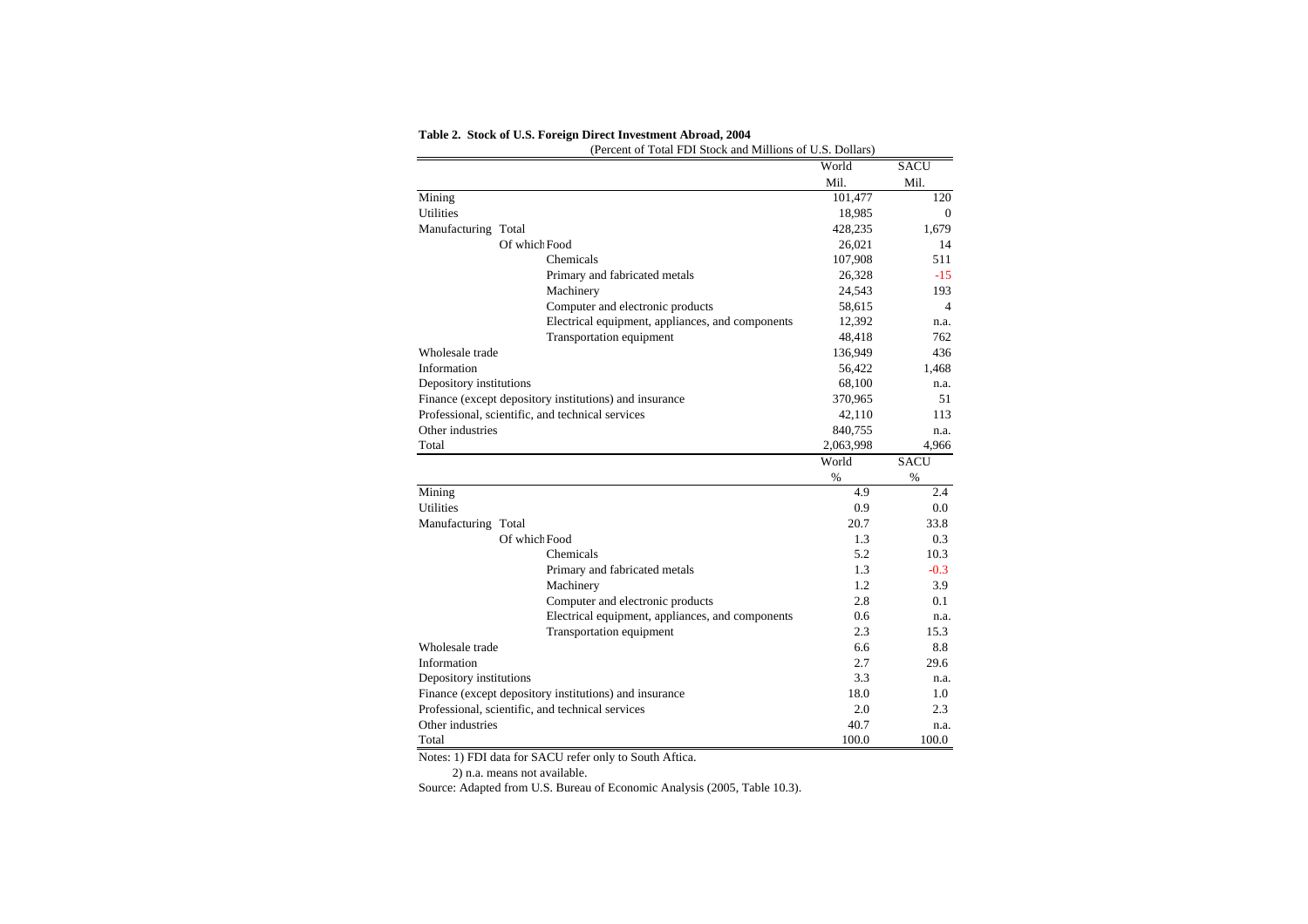|                                         | <b>Agricultural Protection</b> |      | Manufactures Tariffs |         | Services Barriers |         | Total   |          | <b>Real Returns</b> |         |
|-----------------------------------------|--------------------------------|------|----------------------|---------|-------------------|---------|---------|----------|---------------------|---------|
|                                         | $\%$                           | Bil. | %                    | Bil.    | %                 | Bil.    | %       | Bil.     | Capital             | Labor   |
| Japan                                   | 0.00                           | 0.01 | $-0.00$              | $-0.07$ | 0.00              | 0.01    | $-0.00$ | $-0.05$  | $-0.00$             | $-0.00$ |
| <b>United States</b>                    | 0.00                           | 0.01 | 0.01                 | 1.62    | 0.06              | 10.99   | 0.07    | 12.63    | 0.01                | 0.00    |
| Canada                                  | 0.00                           | 0.00 | 0.00                 | 0.03    | $-0.00$           | $-0.01$ | 0.00    | 0.02     | $-0.00$             | $-0.00$ |
| Australia                               | 0.00                           | 0.00 | $-0.00$              | $-0.01$ | 0.00              | 0.01    | 0.00    | 0.01     | 0.00                | 0.00    |
| New Zealand                             | 0.00                           | 0.00 | $-0.00$              | $-0.00$ | 0.00              | 0.00    | 0.00    | $0.00\,$ | $-0.00$             | $-0.00$ |
| EU and EFTA                             | 0.00                           | 0.02 | $-0.00$              | $-0.17$ | 0.00              | 0.06    | $-0.00$ | $-0.08$  | $-0.00$             | $-0.00$ |
| Hong Kong                               | 0.00                           | 0.00 | 0.00                 | 0.00    | $-0.00$           | $-0.01$ | $-0.00$ | $-0.00$  | $-0.00$             | $-0.00$ |
| China                                   | 0.00                           | 0.00 | $-0.00$              | $-0.01$ | $-0.00$           | $-0.01$ | $-0.00$ | $-0.02$  | $-0.00$             | $-0.00$ |
| Korea                                   | 0.00                           | 0.00 | $-0.00$              | $-0.01$ | 0.00              | 0.00    | $-0.00$ | $-0.01$  | $-0.00$             | $-0.00$ |
| Singapore                               | 0.00                           | 0.00 | 0.00                 | 0.00    | 0.00              | 0.00    | 0.00    | $0.00\,$ | $-0.00$             | $-0.00$ |
| Taiwan                                  | 0.00                           | 0.00 | $-0.00$              | $-0.02$ | 0.00              | 0.00    | $-0.00$ | $-0.02$  | $-0.00$             | $-0.01$ |
| Indonesia                               | 0.00                           | 0.00 | $-0.00$              | $-0.01$ | 0.00              | 0.00    | $-0.00$ | $-0.00$  | $-0.00$             | $-0.00$ |
| Malaysia                                | 0.00                           | 0.00 | $-0.00$              | $-0.00$ | $-0.00$           | $-0.00$ | $-0.00$ | $-0.00$  | $-0.00$             | $-0.00$ |
| Philippines                             | 0.00                           | 0.00 | $-0.00$              | $-0.00$ | $-0.00$           | $-0.00$ | $-0.00$ | $-0.01$  | $-0.01$             | $-0.01$ |
| Thailand                                | 0.00                           | 0.00 | $-0.00$              | $-0.01$ | $-0.00$           | $-0.00$ | $-0.00$ | $-0.01$  | $-0.01$             | $-0.00$ |
| Rest of Asia                            | 0.00                           | 0.00 | $-0.00$              | $-0.03$ | 0.00              | 0.00    | $-0.00$ | $-0.03$  | $-0.00$             | $-0.00$ |
| Chile                                   | 0.00                           | 0.00 | 0.00                 | 0.00    | 0.00              | 0.00    | 0.00    | 0.00     | $-0.00$             | $-0.00$ |
| Mexico                                  | 0.00                           | 0.00 | 0.00                 | 0.01    | 0.00              | $-0.01$ | 0.00    | 0.00     | $-0.00$             | $-0.00$ |
| Central America and the Caribbean (CAC) | 0.00                           | 0.00 | $-0.00$              | $-0.01$ | 0.00              | $-0.00$ | $-0.00$ | $-0.01$  | $-0.01$             | $-0.01$ |
| South America                           | 0.00                           | 0.00 | 0.00                 | 0.00    | 0.00              | 0.01    | 0.00    | 0.01     | $-0.00$             | $-0.00$ |
| Morocco                                 | 0.00                           | 0.00 | 0.00                 | 0.00    | $-0.00$           | $-0.00$ | $-0.00$ | $-0.00$  | $-0.00$             | $-0.00$ |
| Southern African Customs Union (SACU)   | 0.03                           | 0.07 | 0.20                 | 0.44    | 0.76              | 1.67    | 1.00    | 2.19     | 0.37                | 0.66    |
| Total                                   |                                | 0.12 |                      | 1.77    |                   | 12.73   |         | 14.63    |                     |         |

**Table 3a. Global Welfare Effects of U.S.-Southern African Customs Union (SACU) FTA (Billions of U.S. Dollars and Percent)**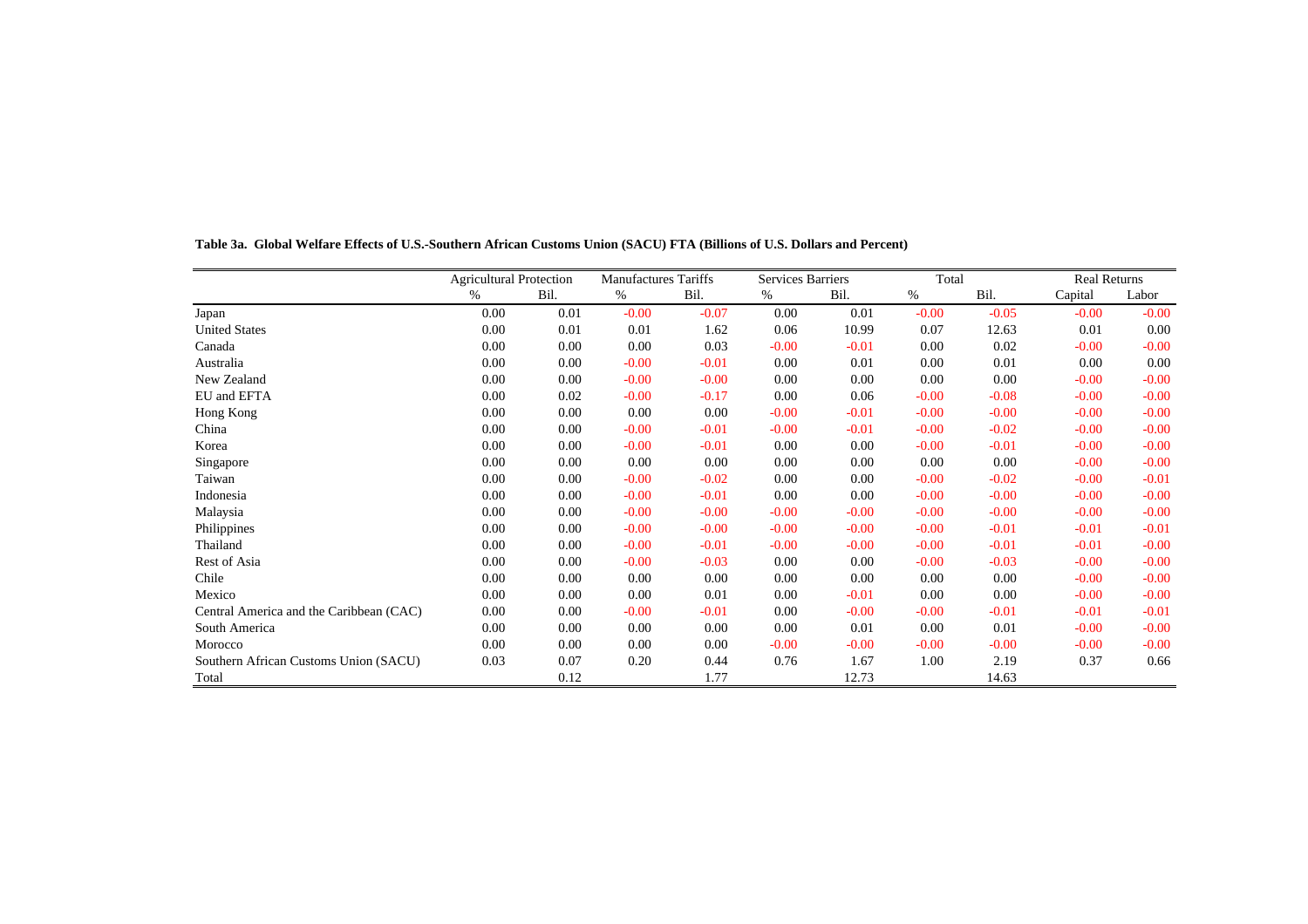|                                 | (Percent, Millions of Dollars, and the Number of Workers) |              |                |                |           |                |                                  |             |  |
|---------------------------------|-----------------------------------------------------------|--------------|----------------|----------------|-----------|----------------|----------------------------------|-------------|--|
|                                 | <b>Exports</b>                                            |              | Imports        |                | Output    |                | Employment                       |             |  |
|                                 | (Percent)                                                 |              | (Percent)      |                | (Percent) |                | (Percent)                        |             |  |
|                                 | U.S.                                                      | <b>SACU</b>  | U.S.           | SACU           | U.S.      | <b>SACU</b>    | U.S.                             | <b>SACU</b> |  |
| Agriculture                     | 0.04                                                      | $-0.10$      | 0.03           | 3.40           | 0.01      | $-0.06$        | 0.01                             | $-0.10$     |  |
| Mining                          | 0.01                                                      | $-0.48$      | 0.01           | 0.57           | 0.02      | $-0.30$        | 0.01                             | $-0.42$     |  |
| Food, Beverages & Tobacco       | 0.14                                                      | 1.32         | 0.09           | 3.20           | 0.01      | 0.16           | 0.00                             | $-0.43$     |  |
| Textiles                        | 0.06                                                      | 18.18        | 0.28           | $-0.01$        | $-0.05$   | 6.07           | $-0.06$                          | 4.69        |  |
| <b>Wearing Apparel</b>          | 0.20                                                      | 31.81        | 0.16           | $-2.94$        | $-0.03$   | 23.32          | $-0.05$                          | 21.59       |  |
| Leather Products & Footwear     | 0.19                                                      | 0.01         | $-0.01$        | 0.94           | 0.05      | 0.11           | 0.04                             | $-0.65$     |  |
| Wood & Wood Products            | 0.07                                                      | $-0.08$      | 0.00           | 2.51           | 0.01      | 0.23           | 0.01                             | $-0.43$     |  |
| Chemicals                       | 0.06                                                      | $-0.08$      | $-0.00$        | 1.89           | 0.02      | 0.07           | 0.01                             | $-0.53$     |  |
| Non-metallic Min. Products      | 0.07                                                      | $-0.35$      | 0.00           | 1.92           | 0.02      | $-0.29$        | 0.01                             | $-0.70$     |  |
| <b>Metal Products</b>           | 0.04                                                      | $-0.62$      | $-0.01$        | 1.11           | 0.02      | $-0.60$        | 0.02                             | $-1.13$     |  |
| <b>Transportation Equipment</b> | 0.18                                                      | $-0.42$      | $-0.02$        | 3.29           | 0.05      | $-1.08$        | 0.04                             | $-1.94$     |  |
| Machinery & Equipment           | 0.02                                                      | $-0.47$      | 0.01           | 0.90           | 0.01      | $-0.65$        | 0.01                             | $-1.16$     |  |
| <b>Other Manufactures</b>       | 0.06                                                      | $-0.65$      | $-0.01$        | 1.54           | 0.03      | $-0.68$        | 0.02                             | $-1.23$     |  |
| Elec., Gas & Water              | 0.00                                                      | $-0.12$      | $-0.00$        | 0.81           | 0.01      | $-0.15$        | 0.00                             | $-0.36$     |  |
| Construction                    | 0.00                                                      | 1.66         | 0.03           | 0.88           | 0.01      | 0.18           | 0.00                             | $-0.15$     |  |
| Trade & Transport               | 0.16                                                      | 12.73        | 0.45           | 4.39           | 0.00      | 1.07           | $-0.01$                          | 0.01        |  |
| <b>Other Private Services</b>   | 0.13                                                      | 9.74         | 0.15           | 8.53           | 0.01      | 0.29           | 0.00                             | $-0.35$     |  |
| <b>Government Services</b>      | 0.05                                                      | 18.19        | 0.37           | 6.36           | 0.00      | 0.29           | $-0.00$                          | $-0.07$     |  |
|                                 | <b>Exports</b>                                            |              | <b>Imports</b> |                | Output    |                | Employment                       |             |  |
|                                 | (Value)                                                   |              | (Value)        |                | (Value)   |                | (Number of Workers) <sup>a</sup> |             |  |
|                                 | U.S.                                                      | <b>SACU</b>  | U.S.           | <b>SACU</b>    | U.S.      | <b>SACU</b>    | U.S.                             | <b>SACU</b> |  |
| Agriculture                     | 21                                                        | $-4$         | 11             | 29             | 33        | $-12$          | 336                              | $-5.468$    |  |
| Mining                          | $\mathbf{1}$                                              | $-40$        | 6              | 16             | 37        | $-76$          | 60                               | $-1,477$    |  |
| Food, Beverages & Tobacco       | 75                                                        | 52           | 55             | 82             | 114       | 52             | 53                               | $-950$      |  |
| Textiles                        | 14                                                        | 200          | 148            | $-0$           | $-117$    | 442            | $-579$                           | 3,471       |  |
| <b>Wearing Apparel</b>          | 18                                                        | 239          | 141            | $-20$          | $-63$     | 293            | $-352$                           | 27,135      |  |
| Leather Products & Footwear     | 6                                                         | $\mathbf{0}$ | $-3$           | 6              | 13        | $\overline{2}$ | 41                               | $-207$      |  |
| Wood & Wood Products            | 34                                                        | $-2$         | $\overline{2}$ | 39             | 108       | 39             | 137                              | $-953$      |  |
| Chemicals                       | 108                                                       | $-3$         | $-6$           | 126            | 249       | 22             | 248                              | $-958$      |  |
| Non-metallic Min. Products      | 18                                                        | $-2$         | $-0$           | 23             | 36        | $-14$          | 99                               | $-574$      |  |
| <b>Metal Products</b>           | 26                                                        | $-128$       | $-14$          | 33             | 215       | $-215$         | 551                              | $-2.596$    |  |
| <b>Transportation Equipment</b> | 357                                                       | $-19$        | $-58$          | 251            | 593       | $-172$         | 1,080                            | $-1,855$    |  |
| Machinery & Equipment           | 118                                                       | $-25$        | 30             | 126            | 273       | $-109$         | 569                              | $-2,282$    |  |
|                                 |                                                           |              |                | 17             | 32        | $-64$          | 125                              | $-342$      |  |
| <b>Other Manufactures</b>       | 16                                                        | $-52$        | $-6$           |                |           |                |                                  |             |  |
| Elec., Gas & Water              | $\mathbf{0}$                                              | $-1$         | $-0$           | $\overline{0}$ | 53        | $-40$          | 23                               | $-536$      |  |
| Construction                    | $\mathbf{0}$                                              | $\mathbf{0}$ | $\overline{0}$ | $\overline{0}$ | 128       | 30             | 43                               | $-2,331$    |  |
| Trade & Transport               | 175                                                       | 687          | 662            | 161            | 83        | 831            | $-2,180$                         | 401         |  |
| <b>Other Private Services</b>   | 257                                                       | 175          | 181            | 267            | 527       | 168            | 361                              | $-5,332$    |  |
| <b>Government Services</b>      | 43                                                        | 133          | 137            | 51             | 22        | 141            | -614                             | $-5,146$    |  |

**Table 3b. U.S.-Southern African Customs Union (SACU) FTA: Change in Exports, Imports, Outputs, and Number of Workers**

a) Changes in employment sum to zero because of assumption of full employment.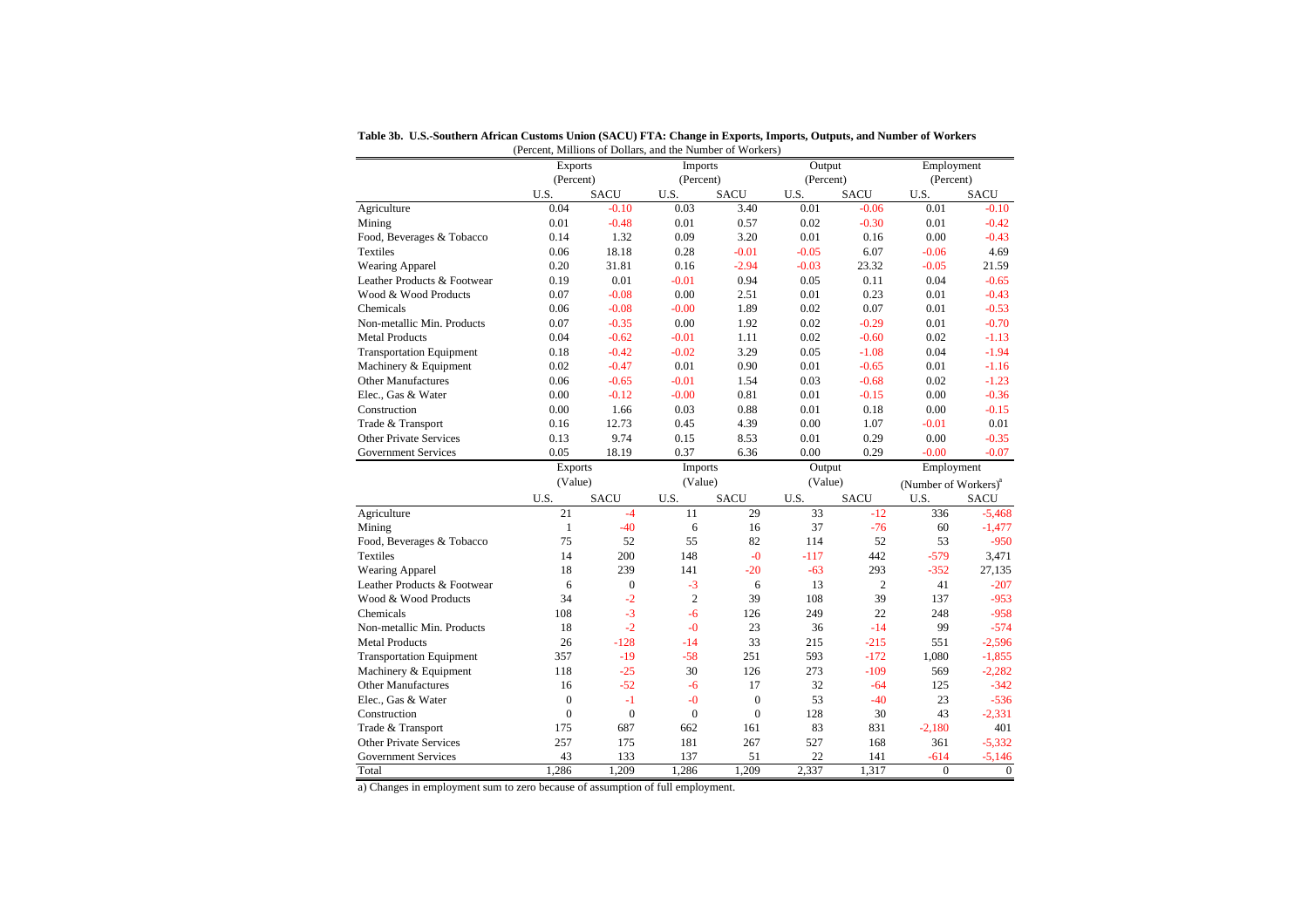|                                   |            | T <sub>0</sub> |            |      |       |            |            |       |            |            |      |            |               |      |                   |      |      |            |      |     |      |          |      |          |          |            |         |
|-----------------------------------|------------|----------------|------------|------|-------|------------|------------|-------|------------|------------|------|------------|---------------|------|-------------------|------|------|------------|------|-----|------|----------|------|----------|----------|------------|---------|
| From                              |            | <b>JPN</b>     | <b>USA</b> | CAN  | AUS   | <b>NZL</b> | <b>EUN</b> | HKG   | <b>CHN</b> | <b>KOR</b> | SGP  | <b>TWN</b> | <b>IDN</b>    |      | <b>MYS</b><br>PHL |      | THA  | <b>ROA</b> | CHL  | MEX | CAC  | SAM      |      | MCC      | SAC      | <b>ROW</b> | Exports |
| Japan                             | <b>JPN</b> | $\Omega$       |            | -0   |       |            | -8         |       |            |            |      | -0         | $\Omega$      |      |                   |      |      | $-0$       | -0   |     |      | $\Omega$ |      | -በ       | $-28$    | -3         | $-44$   |
| <b>United States</b>              | <b>USA</b> | $-16$          |            | -3   |       |            | $-29$      | -6    |            |            |      |            |               |      |                   |      | $-3$ | $-18$      |      |     |      | -11      |      | $-0$     | 1,412    | -9         | 1,286   |
| Canada                            | CAN        | $-2$           |            |      |       |            | -5         |       | -0         |            |      |            | -ሰ            |      |                   |      |      | -0         | -0   |     |      |          |      |          |          |            |         |
| Australia                         | AUS        | $\Omega$       |            |      |       |            | $-0$       |       | -0         |            |      |            | $\Omega$      |      | -0                |      |      |            |      |     |      |          |      |          |          |            |         |
| New Zealand                       | <b>NZL</b> | -0             | $\Omega$   | -0   | -0    |            | $-0$       |       | -0         |            | $-0$ |            | -0            | -0   | $-0$              |      | $-0$ | $-0$       | $-0$ |     |      |          | -0   |          |          |            |         |
| EU and EFTA                       | <b>EUN</b> | -0             | 24         |      |       | $-0$       |            |       |            |            |      |            | $\mathcal{L}$ |      | -0                |      |      |            |      |     |      |          |      |          | 22       |            | $-100$  |
| Hong Kong                         | HKG        |                | -0         | -0   | $-0$  | $-0$       | $-3$       |       | -3         |            |      |            |               | -0   | $-0$              |      | $-0$ | $-0$       | $-0$ |     |      |          |      |          | $-2$     |            | $-11$   |
| China                             | <b>CHN</b> |                |            | -0   |       |            |            |       |            |            |      |            |               |      |                   |      |      | $\Omega$   |      |     |      |          |      |          | -10      |            | $-36$   |
| Korea                             | <b>KOR</b> |                |            | -0   |       |            | $-3$       |       |            |            |      |            | -ሰ            |      | -0                |      | $-0$ | -0         |      |     |      |          |      | -0       |          |            | $-13$   |
| Singapore                         | SGP        |                |            | -0   |       |            |            |       |            |            |      |            | $\Omega$      |      |                   |      |      | $-0$       |      |     |      |          |      |          | $\Omega$ |            | $-3$    |
| Taiwan                            | <b>TWN</b> | $-2$           |            | -0   |       |            |            |       |            |            |      |            | $^{\circ}$    |      | -0                |      |      | $-0$       | -0   |     |      |          |      |          | -6       |            | $-11$   |
| Indonesia                         | <b>IDN</b> |                | -0         | -0   | -0    | $-0$       | ٠l         | -0    | -0         |            |      |            |               |      | $-0$              |      | $-0$ | $-0$       | $-0$ |     |      |          |      | -0       | -0       |            | -5      |
| Malaysia                          | <b>MYS</b> | -0             |            | -0   | -0    |            |            |       |            |            |      |            | $\Omega$      |      | -0                |      |      | -0         |      |     |      |          |      |          |          |            |         |
| Philippines                       | PHL        | -0             |            | -0   |       | $-0$       |            |       | -0         |            |      |            |               |      | -0                |      | $-0$ | $-0$       | $-0$ |     |      |          |      |          | ብ        |            | $-3$    |
| Thailand                          | THA        |                |            | -0   |       |            |            |       |            |            |      |            | -0            |      | -0                |      |      | $\Omega$   | -0   |     |      |          |      |          |          |            | -6      |
| Rest of Asia                      | <b>ROA</b> |                |            | -0   | -0    | $-0$       | $-3$       |       | -0         |            |      |            |               | -0   |                   | -0   | $-0$ | $\theta$   | $-0$ |     |      |          |      |          | $-19$    |            | $-31$   |
| Chile                             | <b>CHL</b> | -0             |            |      | $-()$ |            | $-0$       |       | -0         |            |      |            | -0            |      | -0                | -0   |      | $-0$       |      |     |      |          |      | $\Omega$ |          |            | -0      |
| Mexico                            | <b>MEX</b> |                |            | -0   |       |            | -3         |       | -0         |            |      |            | -0            |      | -0                |      |      | $-0$       |      |     |      |          |      |          |          |            | -5      |
| Central America and the Caribbean | CAC        |                |            | -0   | -0    | $-0$       | $-2$       |       | -0         |            |      |            | -0            | -0   | -0                | -0   | $-0$ | $-0$       | $-0$ |     |      |          |      |          |          |            | -9      |
| South America                     | SAM        |                |            | -0   |       |            |            |       |            |            |      |            | -0            |      | -0                |      | $-0$ | -0         |      |     |      |          |      |          |          |            | $-7$    |
| Morocco                           | MCC        | $\Omega$       |            |      |       |            | $-0$       |       |            |            |      |            | -0            | -0   | $\Omega$          |      |      | $^{\circ}$ |      |     |      |          |      |          |          |            |         |
| Southern African Customs Union    | <b>SAC</b> | -11            | 1,247      |      | 3     |            | $-16$      |       | $-18$      |            |      |            |               | -0   |                   |      | $-2$ |            |      |     |      |          |      | -0       | $\Omega$ |            | 1,209   |
| Rest of the world                 | <b>ROW</b> |                | $-4$       | $-0$ | $-0$  | $-0$       | $-7$       | $-0$  | $^{-1}$    |            |      | $-0$       | $-0$          | $-0$ | $-0$              | $-0$ | $-0$ | $-1$       | $-0$ |     | $-0$ | $-0$     | нt   | $-0$     |          | $\Omega$   | $-11$   |
| Imports                           |            | $-44$          | 1,286      | $-4$ |       |            | $-100$     | $-11$ | $-36$      | $-13$      | $-3$ | $-11$      |               | $-5$ | -4                | $-3$ | -6   | $-31$      | $-0$ |     | $-5$ | $-9$     | $-7$ | -1       | 1,209    | $-11$      |         |

**Table 3c. U.S.-Southern African Customs Union (SACU) FTA: Changes in Bilateral Trade Flows (Millions of Dollars)**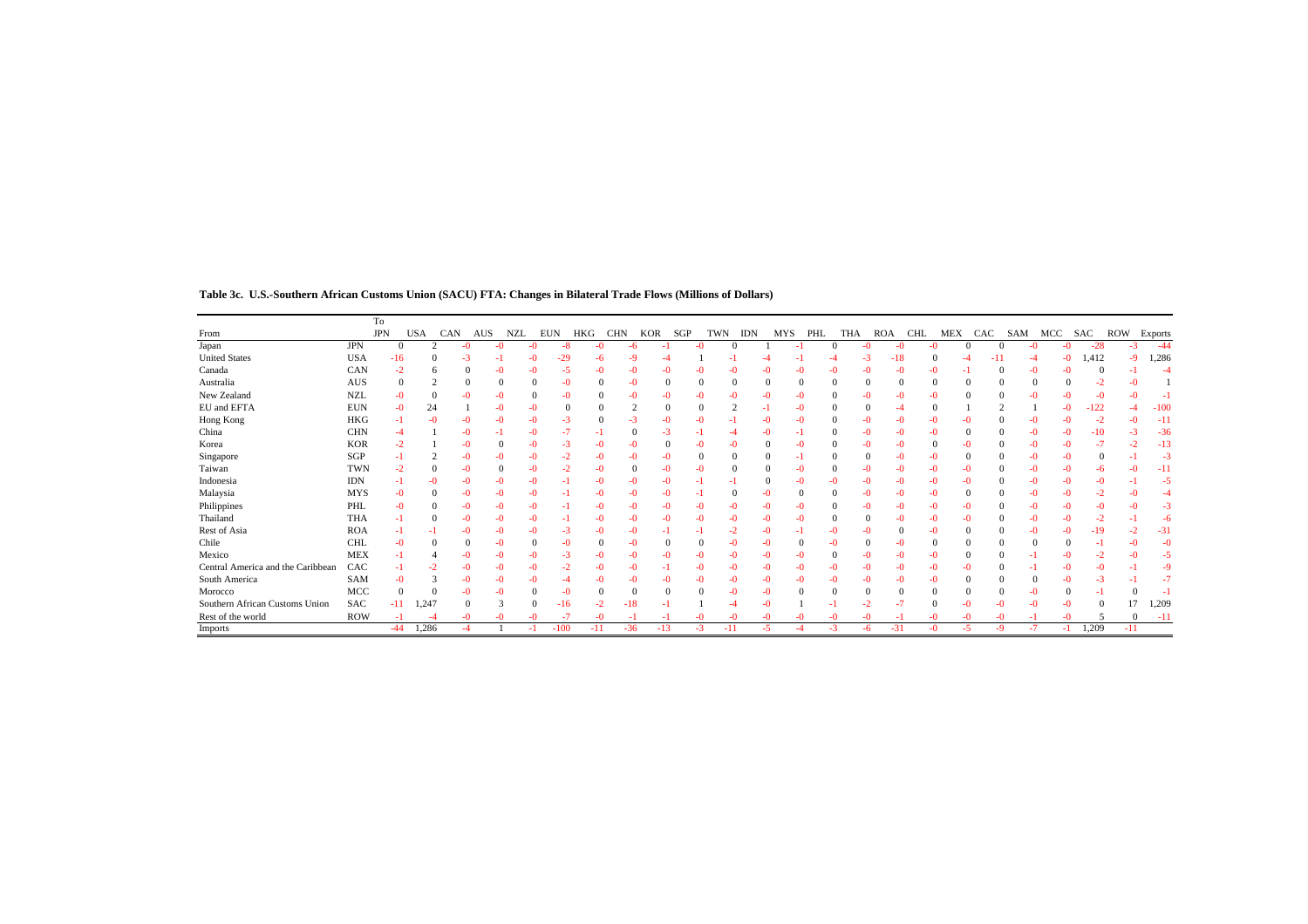| <b>Bilateral Free Trade</b>             |            |             | <b>Unilateral Free Trade</b> |          |          | <b>Global Free Trade</b> |            |          |  |  |  |
|-----------------------------------------|------------|-------------|------------------------------|----------|----------|--------------------------|------------|----------|--|--|--|
| US-SACU                                 | Welfare    |             | <b>United States</b>         | Welfare  |          |                          | Welfare    |          |  |  |  |
|                                         | $(U.S.$ \$ | $%$ of GNP) |                              | $(U.S.\$ | % of GNP |                          | $(U.S.$ \$ | % of GNP |  |  |  |
| <b>United States</b>                    | 12.6       | 0.1         | <b>United States</b>         | 514.6    | 2.9      | <b>United States</b>     | 824.6      | 4.6      |  |  |  |
| <b>SACU</b>                             | 2.2        | 1.0         | Global                       | 770.6    |          | <b>SACU</b>              | 15.8       | 7.2      |  |  |  |
| Global                                  | 14.6       |             | <b>SACU</b>                  | Welfare  |          | Global                   | 3547.0     |          |  |  |  |
|                                         |            |             |                              | $(U.S.\$ | % of GNP |                          |            |          |  |  |  |
|                                         |            |             | <b>SACU</b>                  | 12.5     | 5.7      |                          |            |          |  |  |  |
|                                         |            |             | Global                       | 31.0     |          |                          |            |          |  |  |  |
| <b>Global Free Trade: Decomposition</b> |            |             |                              |          |          |                          |            |          |  |  |  |
| Agricultural                            | Welfare    |             | <b>Manufactures</b>          | Welfare  |          | <b>Services</b>          | Welfare    |          |  |  |  |
| Protection                              | $(U.S.$ \$ | $%$ of GNP) | Tariffs                      | (U.S.    | % of GNP | <b>Barriers</b>          | $(U.S.\$   | % of GNP |  |  |  |
| <b>United States</b>                    | $-2.4$     | 0.0         | <b>United States</b>         | 63.8     | 0.4      | <b>United States</b>     | 763.2      | 4.2      |  |  |  |
| <b>SACU</b>                             | $-1.9$     | $-0.9$      | <b>SACU</b>                  | 9.3      | 4.3      | <b>SACU</b>              | 8.3        | 3.8      |  |  |  |
| Global                                  | 65.9       |             | Global                       | 832.0    |          | Global                   | 2649.0     |          |  |  |  |

**Table 4. Computation of Welfare Effects of Bilateral FTAs, Unilateral Free Trade, and Global Free Trade (Billions of Dollars and Percent)**